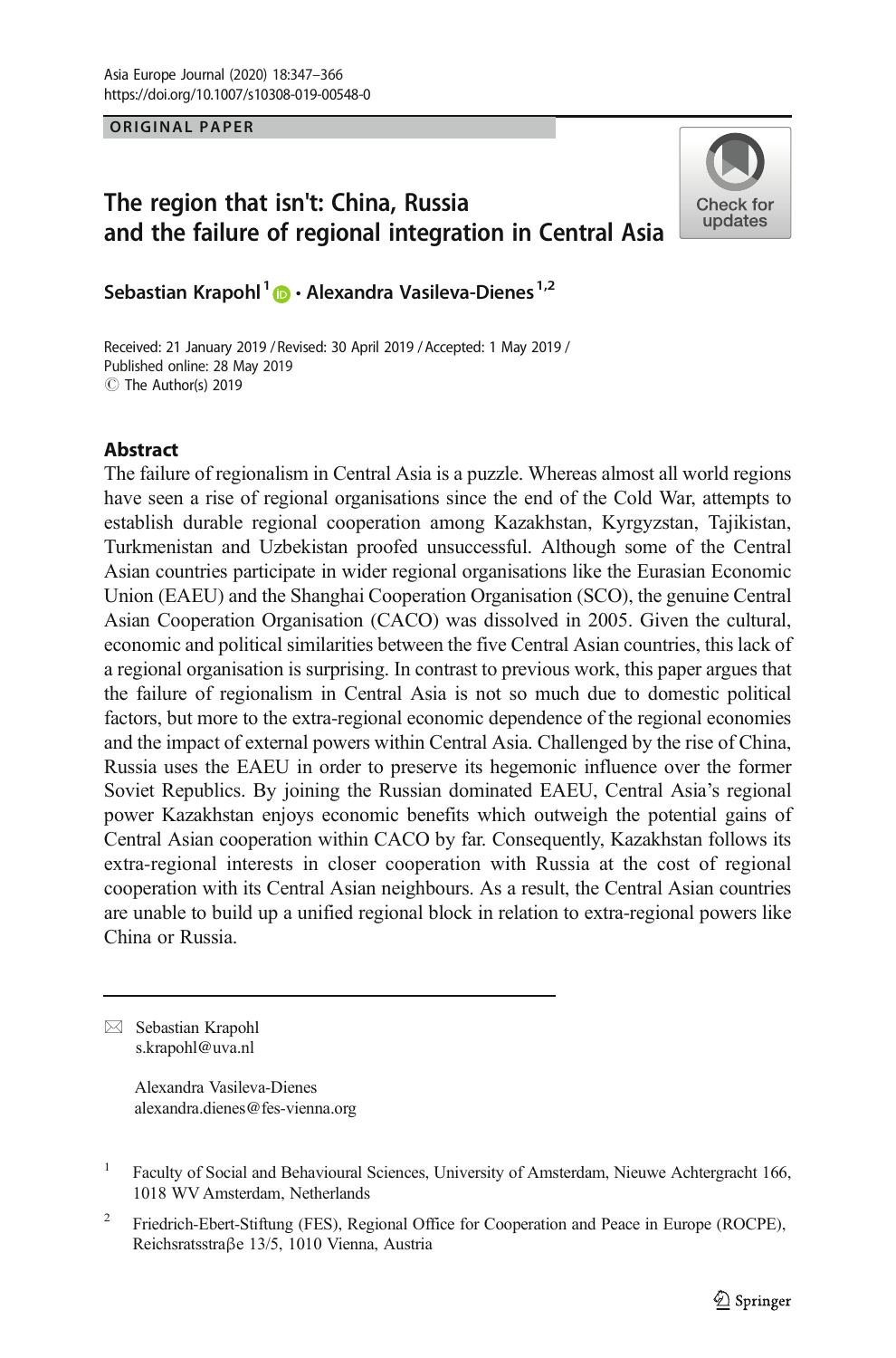## Introduction

The five 'Stans' of Central Asia—Kazakhstan, Kyrgyzstan, Tajikistan, Turkmenistan and Uzbekistan—are clearly recognisable as a region, whose member states have more in common with each other than with external neighbours. The five countries share a moderate Islam as majority religion, they all look back on a common history as former Soviet republics under Russian dominance, and they are currently all governed by (semi-)authoritarian presidents. Nevertheless, whereas the spread of the new regionalism since the 1990s has led to the emergence of regional organisations in almost all world regions (Mansfield and Milner [1999](#page-18-0)), a genuine Central Asian integration project does not exist. The Central Asian Cooperation Organisation (CACO) was dissolved in 2005, and Kazakhstan and Kyrgyzstan joined the Russian-dominated Eurasian Economic Community (EurAsEC) and later the Eurasian Economic Union (EAEU) (Bohr [2004;](#page-16-0) Pomfret [2009\)](#page-18-0). Thus, two of the five Central Asian countries participate in some form of regionalism today, but Central Asia as such is nevertheless one of the very few world regions which has not managed to establish a regional organisation on its own.

The comparative regionalism literature deals extensively with the emergence of regional organisations all around the world since the 1990s (Mansfield and Milner [1999\)](#page-18-0), but it has not yet explored under which circumstances regions fail to establish regional organisations. Scholars usually analyse prominent regional organisations like the Association of Southeast Asian Nations (ASEAN), the Common Market of South America (MERCOSUR) or the Southern African Development Community (SADC) (Krapohl [2017a\)](#page-17-0), which exist since several decades and are relatively stable. Thus, we know that the new regionalism has been a reaction to globalisation (Schirm [2002](#page-18-0)), and that successful integration of one world region triggers integration in other world regions (Mattli [1999](#page-18-0)), but we do not know under which circumstances these forces reach their limits and regionalism collapses.

Different schools of international relations theory stress different structural factors to explain the success of regionalism. Realists argue that it needs a regional hegemon or leader, which provides a regional order on behalf of all other regional countries (Lake [2009;](#page-18-0) Mattli [1999](#page-18-0)). This poses a problem for Central Asia, where Kazakhstan and Uzbekistan rival for regional leadership. Whereas Kazakhstan is economically much stronger than Uzbekistan, the latter has a larger population and more military power. Constructivists stress the importance of a regional identity (Acharya [2005](#page-16-0)), which they deem to be necessary for regional integration. Such a common regional identity seems to be weak in Central Asia, and consequently the prospects for regionalism are poor. Finally, liberals concentrate on domestic interests within regional states in order to explain the success or failure of regional cooperation (Moravcsik [1998](#page-18-0)). In this respect, the authoritarian political structures in Kazakhstan, Kyrgyzstan, Tajikistan, Turkmenistan and Uzbekistan are problematic for regionalism, because political elites and especially the presidents avoid regional cooperation to avoid opening up their countries and losing political control (Bohr [2004](#page-16-0); Collins [2009](#page-16-0); Spechler [2002](#page-18-0)).

The problem is that none of these variables—neither hegemony, nor regional identity, nor authoritarian political systems—is able to explain the complex pattern of success or failure of regionalism in different world regions. MERCOSUR in South America and SADC in Southern Africa are both dominated by regional hegemons, but Brazil and South Africa have not always provided the necessary leadership and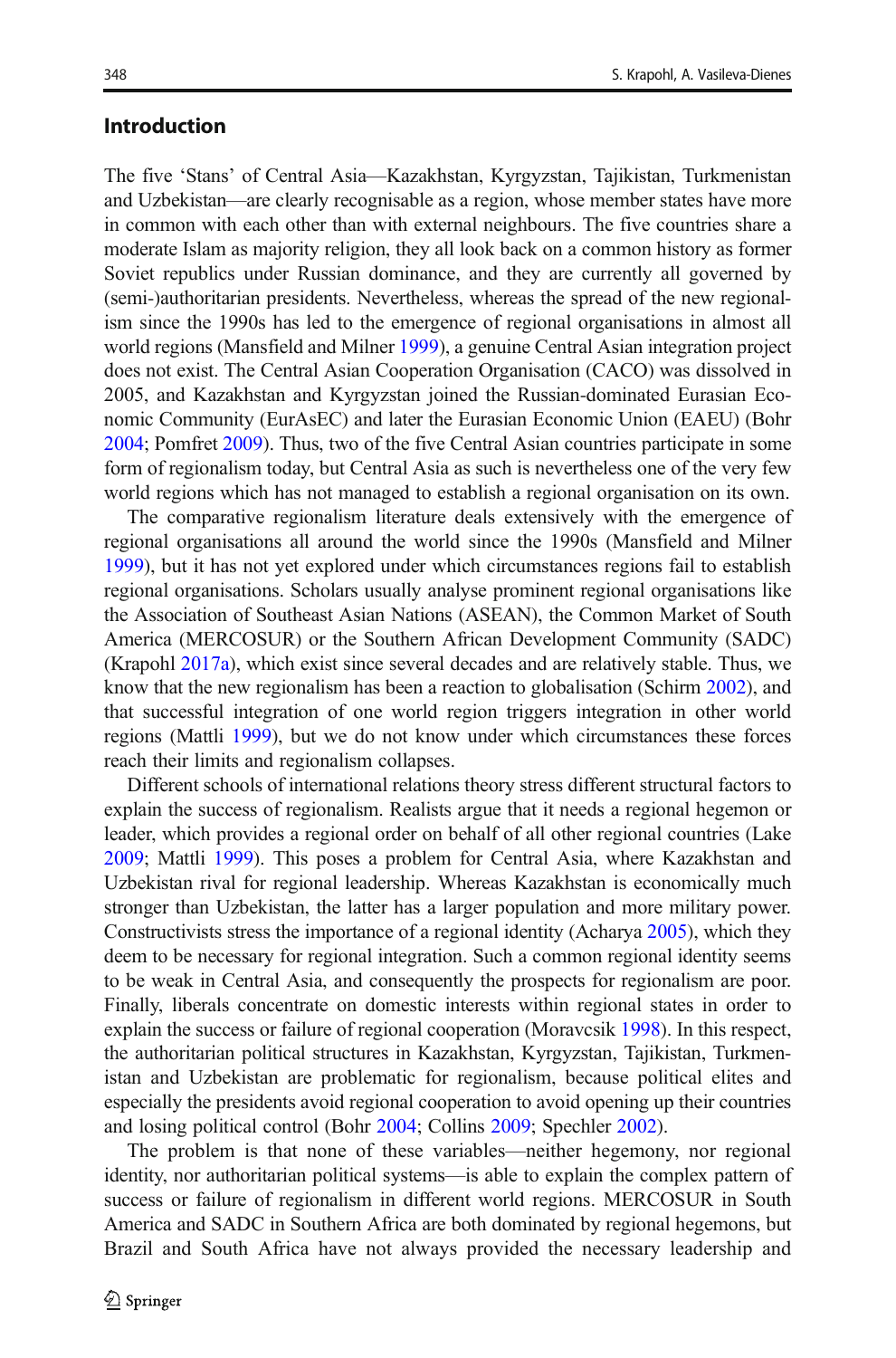damaged regionalism with unilateral actions (Krapohl et al. [2014](#page-17-0)). A regional identity is slowly emerging in ASEAN (Acharya [2005\)](#page-16-0), but it is unclear why this happens in a culturally diverse region as Southeast Asia and not in a culturally more homogeneous region like Central Asia. Finally, authoritarian-ruled countries like Myanmar or Zimbabwe participate in regional organisations like ASEAN or SADC, and Kazakhstan and Kyrgyzstan themselves are members of the EAEU (Roberts and Moshes [2016\)](#page-18-0). Thus, authoritarianism alone does not necessarily prevent regionalism (Allison [2008](#page-16-0)).

We argue that the failure of regionalism in Central Asia is due to two interrelated factors: First, like in other developing regions of the global south, intraregional economic interdependence is low in Central Asia. This does not mean that there exists no demand for regional integration in Central Asia, but the demand is different to that in economically well-developed regional organisations like the Europe Union (EU). The main economic demand for European integration results from the utilisation of comparative cost advantages and economies of scale on the single market (Mattli [1999\)](#page-18-0), where the EU member states trade more than 60% of their exports and imports. In contrast, the share of intraregional trade within Central Asia is only about 10% (see '[Economic dependency of Central Asia](#page-6-0)' section below). The Central Asian economies are dependent on the export of agricultural products and a few commodities like gas and oil to extra-regional markets. Thereby, they all share the fundamental infrastructure problems of landlocked countries at the periphery of the global market (Bobokulov [2006;](#page-16-0) Gleason [2001](#page-17-0); Myant and Drahokoupil [2008\)](#page-18-0). The Central Asian countries could improve their trade infrastructure and their standing on the global market considerably, if they cooperated with each other. Here, the gains of regional integration would not so much derive from intraregional economic exchange, but from an improved interaction with extra-regional actors and markets (Krapohl [2017a\)](#page-17-0). Other regional organisations of the global south (for example ASEAN; Krapohl [2017b](#page-17-0)) have managed to utilise such extra-regional economic by cooperating successfully at the regional level gains (for example within the Chiang-Mai-Initiative of the ASEAN+3). However, the five Central Asian countries do not address their problems in common, but a regional organisation does not exist and the region is distinguished by high internal trade barriers.

Second, at the same time when the success of regionalism depends very much on taking a united stance in relation to extra-regional actors, Central Asia is subject of the 'Second Great Game', wherein extra-regional powers—most notably China and Russia—compete for access to Central Asia's fossil resources (Cooley [2012\)](#page-16-0). Within this 'Second Great Game', Russia uses Eurasian regionalism—namely EurAsEC and later the EAEU—to restore its influence in Central Asia. For Kazakhstan, membership in EurAsEC and the EAEU guarantees safe access to the Russian market and pipeline network. This constitutes an important extra-regional economic privilege, which weights much more for Central Asia's largest economy than economic integration with its regional neighbours Kyrgyzstan, Tajikistan, Turkmenistan and Uzbekistan ever could (Collins and Bekenova [2017](#page-16-0)). Thus, Kazakhstan becomes a regional 'Rambo' (Krapohl [2017a\)](#page-17-0) and prioritised its relations with Russia over regional integration in Central Asia. Because the Russian-led EAEU forms a customs union, Kazakhstan is locked into Eurasian regionalism and Central Asian regionalism becomes impossible. Thus, the 'Second Great Game' between China and Russia has torn Central Asia apart, and a genuine Central Asian regionalism could not survive.

The paper proceeds by developing the theoretical argument in '[Regionalism in the](#page-3-0) [shadow of dependency](#page-3-0)' section. Here, it demonstrates how economic dependency on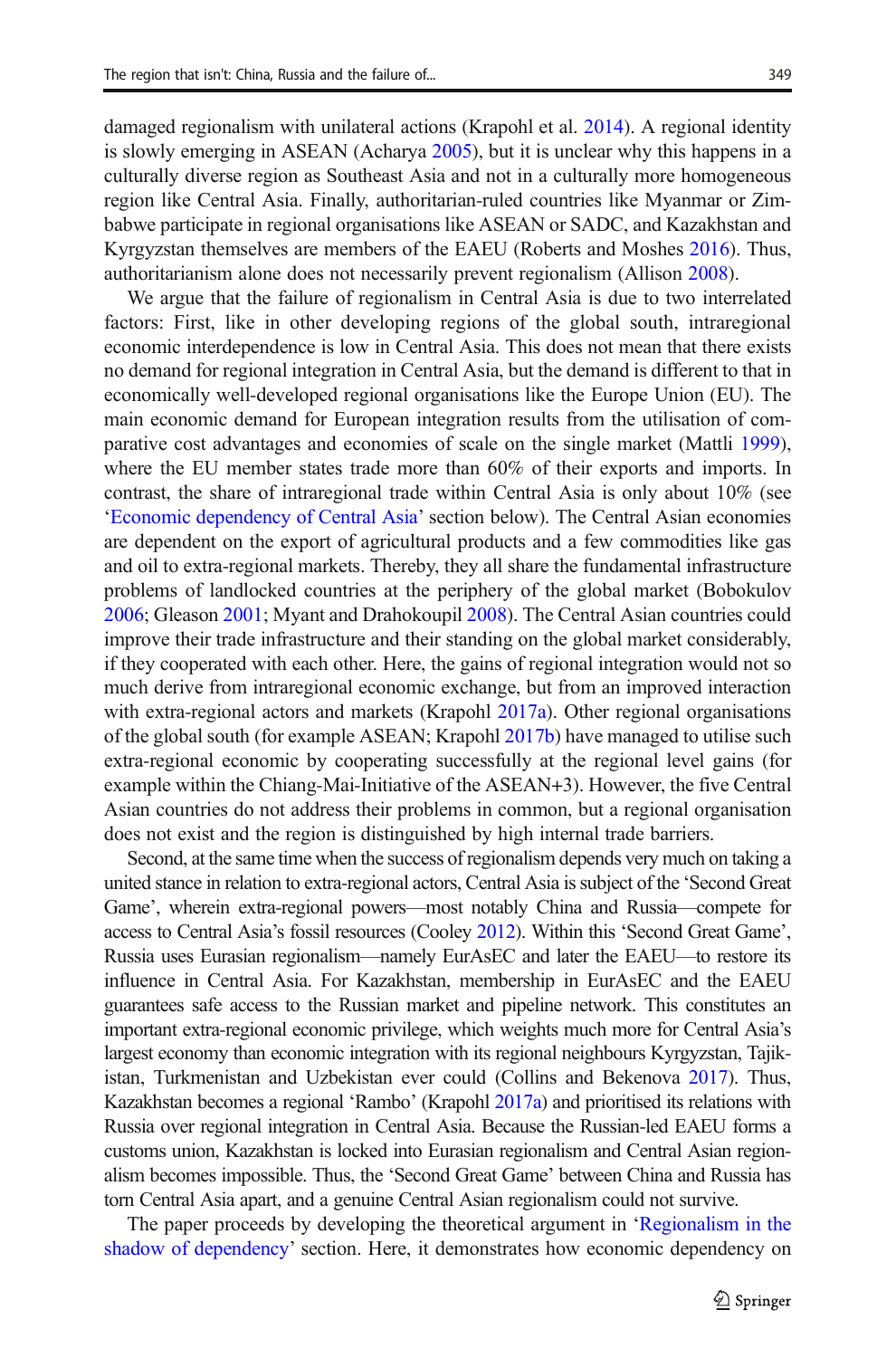<span id="page-3-0"></span>extra-regional markets influences the demand for and supply of regional cooperation in developing regions of the global south. '[The failure of regionalism in Central Asia](#page-6-0)' section analyses the emergence of Eurasian at the cost of Central Asian regionalism. It becomes visible that the Central Asian economies are highly dependent on economic exchange with China and Russia, and that the Russian strategy of Eurasian regionalism stopped the preliminary attempts of Central Asian regionalism. The conclusion summarises the findings of the empirical analysis and discusses the lessons of the Central Asian case for the academic field of comparative regionalism.

### Regionalism in the shadow of dependency

The academic literature on regionalism still suffers from a divide between studies of the European Union (EU) and the field of comparative regionalism (Söderbaum and Sbragia [2011](#page-18-0); Warleigh-Lack and Rosamond [2010\)](#page-19-0). On the one hand, EU studies have developed a well-equipped theoretical toolbox in order to analyse the processes of European integration and policy-making within the EU. On the other hand, theories like liberal intergovernmentalism (Moravcsik [1998\)](#page-18-0), neofunctionalism (Haas [1961](#page-17-0)) or various institutionalist approaches (Pollack [2003\)](#page-18-0) are hardly applicable to cases of regionalism outside of Europe. Europe is an economically advanced region, and the regional economies profit a lot from mutual exchange on a liberalised single market. Intraregional trade makes up for 60–65% of member states' international trade (Krapohl and Fink [2013](#page-17-0)). In contrast, most other regional organisations (with the exception of the North American Free Trade Agreement, NAFTA) are composed of developing countries and emerging markets, which have much less potential to trade with each other. Thus, the share of intraregional trade in regional organisations of the global south rarely exceeds 20%, and developing regions are dependent on economic exchange with other world regions. European integration theories do not account for these different economic structures, which, however, have a huge impact on regional integration.

#### The demand for regional integration

In order that regionalism succeeds, there needs to be demand for regional cooperation. In well-developed regions like Europe, the economic gains of regionalism result from the utilisation of comparative cost advantages and economies of scale by trading on the regional market (Mattli [1999\)](#page-18-0). However, developing countries are distinguished by less diversified economies, which are dependent on the export of few commodities. The regional neighbours usually do not constitute important export markets for these goods because the regional economies are rarely compatible. Thus, the utilisation of comparative cost advantages and economies of scale generates less demand for cooperation in developing than in economically diversified regions.

Regionalism in developing world regions takes place in the shadow of extra-regional dependency. Developing countries are usually dependent on investment from and trade with more developed economies outside of their own region. Only developed economies possess the necessary capital and technology for productive investments and are able to grant significant amounts of development aid. Besides, developed economies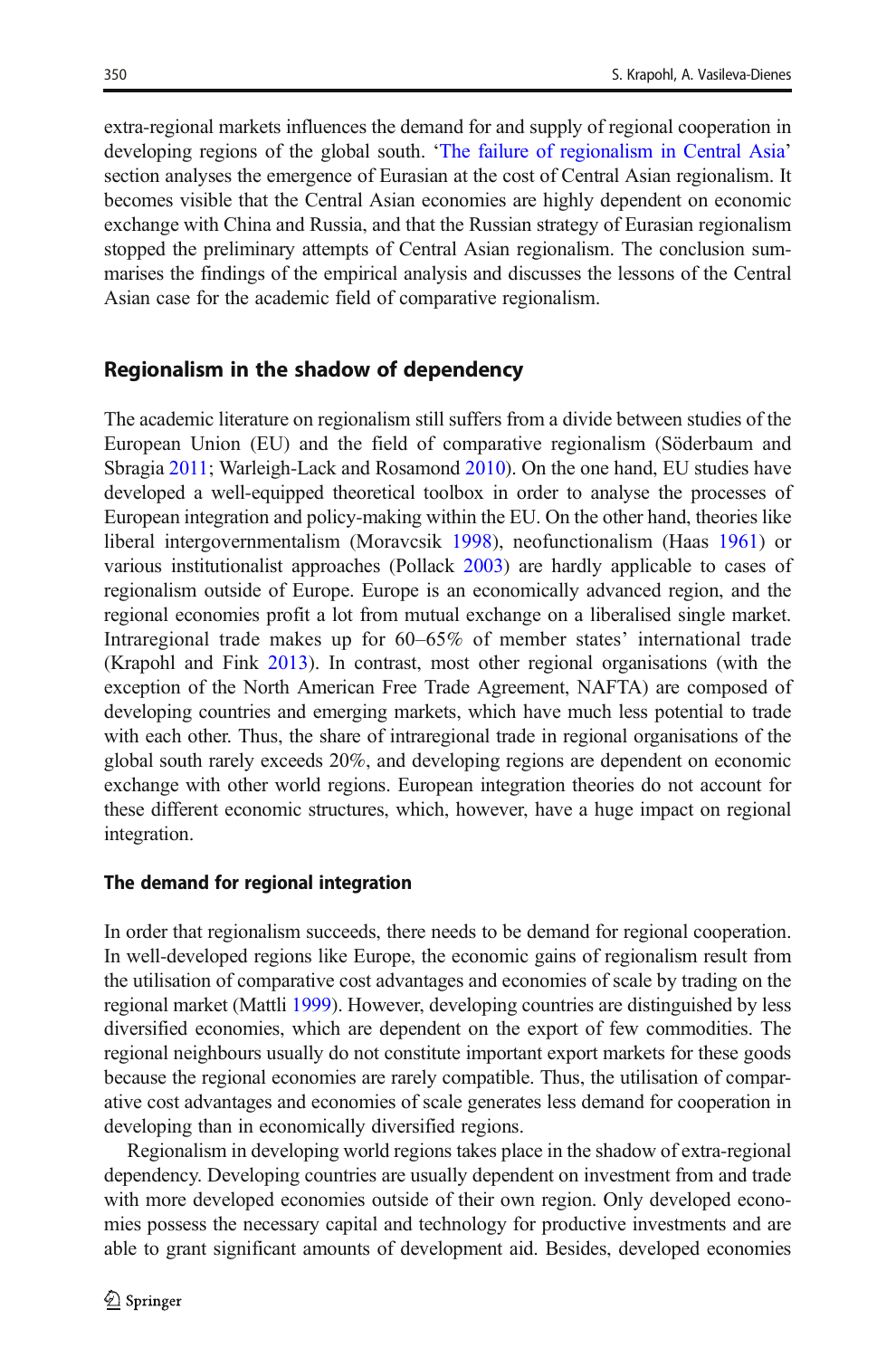constitute the main export market for primary goods, and they are the destination of labour migration which then leads to high remittance flows. Given this economic dependency, it seems that developing countries would be better off by cooperating with well-developed extra-regional partners than by setting up regional organisations together with their equally poor neighbours. Thus, the question arises, why regionalism actually exists within developing regions of the global south.

Regionalism in the global south is an instrument for developing countries to escape marginalisation on the global market (Schirm [2002](#page-18-0)). Many developing countries—maybe with the exception of Brazil, Russia, India and China (the so-called BRICs)—face the problem of being small and insignificant players on the global market and in international politics. As such, they do not constitute attractive partners for private businesses or intergovernmental cooperation. As a result, the terms of exchange will be unfavourable for them. Regionalism improves the standing of these developing countries because it bears positive size and stability effects. A regional market is necessarily bigger than each of its member states' markets on its own. Besides, regionalism improves the political stability of a region and reduces the risk of violent conflicts, because the member states of regional organisations have more peaceful means to settle their disputes (Haftel [2007\)](#page-17-0). Both the size and stability effects make regions more attractive as locations for investments or as partners for international cooperation. Thus, successful regionalism constitutes a competitive advantage for the regional member states.

To sum up, the gains of regionalism in developing regions of the global south are fundamentally different from the gains of regionalism in economically advanced regions of the global north. Whereas the gains of European integration are created inside of the region, the gains of regionalism in developing regions are created by improving the regions' standing in relation to extra-regional actors. We can thus speak of the intraregional and the extra-regional logics of regionalism (Krapohl [2017a](#page-17-0)). Both rationales for regionalism exist in well-developed and developing regions, but their relative weight depends on the degrees of intraregional economic interdependence and extra-regional economic dependence.

#### The supply of regional integration

The fact that there exists some demand for regional cooperation in developing regions does not necessarily imply that regionalism is supplied quasi automatically (Krapohl et al. [2014](#page-17-0); Mattli [1999](#page-18-0)). Global competition for economic gains or political influence does not stop at the regional borders, and regional member states also compete with each other. Regional cooperation may improve the standing of developing regions in international politics and on the global market, but this does not mean that all regional member states profit from it to the same degree. There need to be net benefits for all the regional countries, because single member states do not cooperate for regional gains if their individual losses exceed their share of these gains.

In a first scenario, extra-regional actors reward regional cooperation of a particular developing region systematically, and the extra-regional logic of regional cooperation is successful (Krapohl [2017a\)](#page-17-0). Thus, the extra-regional relations of all regional member states improve as long as they cooperate with each other and implement regional agreements. Regional cooperation can be achieved relatively easily because every member state enjoys a net benefit. The regional member states may still disagree about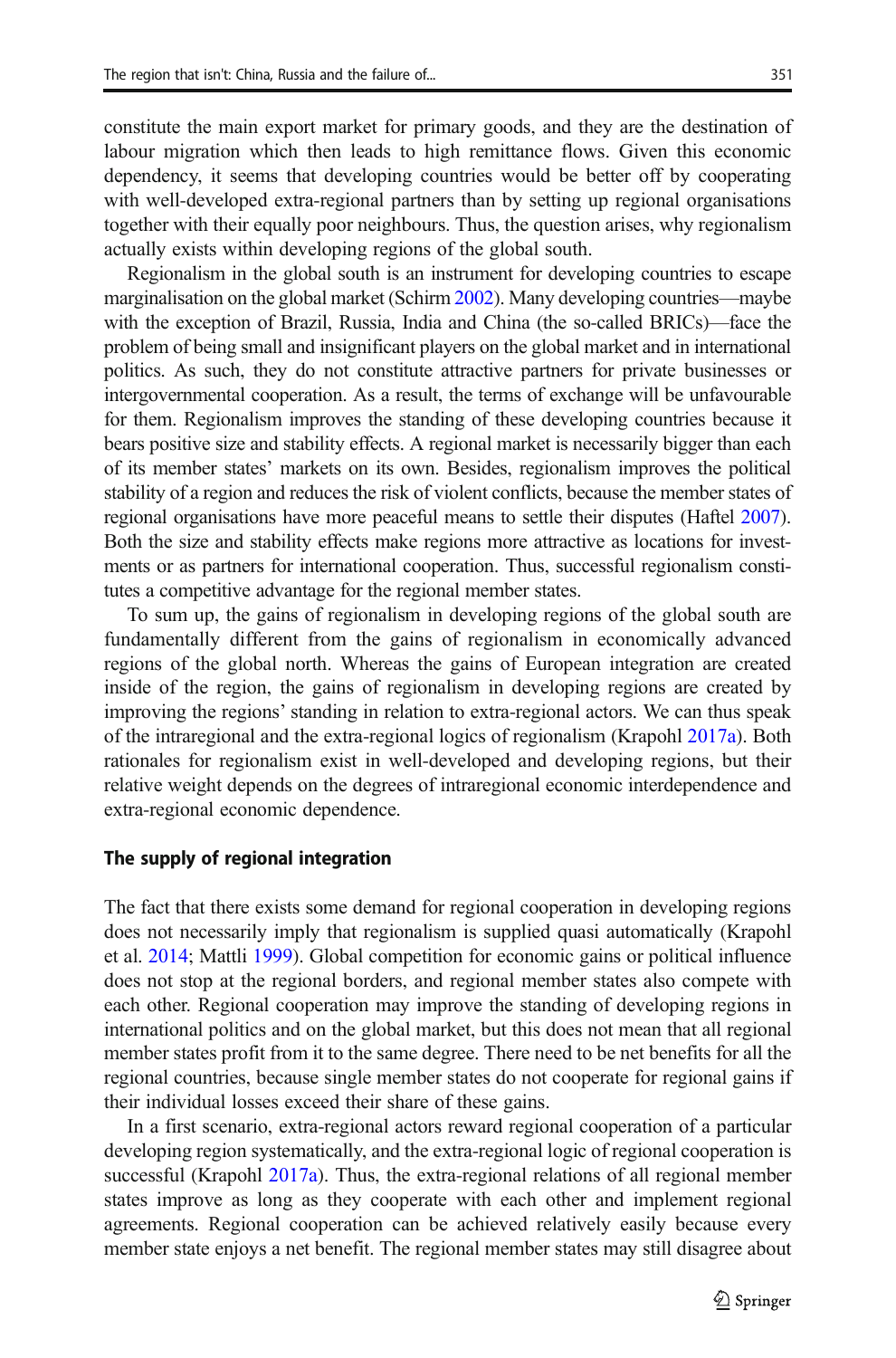the concrete form of regional agreements, and they may bargain about the distributive consequences of these agreements, but they all prefer cooperation over defection. In sum, the preference constellation resembles a battle-of-the-sexes, wherein coordination is not trivial, but possible (Stein [1982](#page-18-0)).

In a second scenario, extra-regional actors do not reward regional cooperation systematically but rather grant privileges to single member states of a particular developing region (Krapohl et al. [2014\)](#page-17-0). These privileges may—for example—be bilateral trade agreements, access to important infrastructure or an opening up of the labour market for one particular regional member state. Such extra-regional privileges constitute an important competitive advantage for the respective developing country, but they may be at odds with regionalism. For example, bilateral trade agreements with extra-regional partners are incompatible with regional customs unions. Because of the dependency on extra-regional relations, a privileged member state of a developing region is likely to put its extra-regional interests first. The respective member state becomes a regional 'Rambo' (Holzinger [2003](#page-17-0); Zürn [1993\)](#page-19-0), which defects from regional cooperation in order to follow its extra-regional interests.

Often, it is one of the larger regional economies or even the regional power that is able to benefit from privileged extra-regional relations and that gains the least from regional integration. Regional powers are the most attractive partners within the region. This allows them to interact with extra-regional actors on more favourable terms. Besides, large regional member states profit the least from the size and stability effect of regionalism since they need to provide these goods on behalf of their smaller neighbours. In contrast to the argument of realists (Lake [2009](#page-18-0); Mattli [1999](#page-18-0)), the dominance of one particular state usually does not have positive effects on regionalism in the global south, as regional powers put their own extra-regional interests before the common interests of the region (Krapohl et al. [2014;](#page-17-0) Krapohl [2017a\)](#page-17-0). Due to their extra-regional economic dependence, they opt for privileged relations with important extra-regional actors, even if these privileges are in conflict with the goals of regional integration.

As a result of economic dependency, extra-regional actors have a huge impact on the prospects of regionalism in the global south. If extra-regional actors support regional cooperation, invest in the regional market and negotiate interregional trade and security agreements, regionalism in the global south can succeed. An example for this is ASEAN, which gained a new integration dynamic in the 2000s, because it profited a lot from extra-regional cooperation with China and Japan within the ASEAN+3 framework (Krapohl [2017b\)](#page-17-0). However, if extra-regional actors grant privileges such as bilateral agreements to single member states, the chances for regional cooperation among developing countries decline. An example for this is SADC, where the bilateral Trade, Development and Cooperation Agreement (TDCA) between the EU and South Africa became a stumbling stone for deeper regional integration (Muntschick [2017](#page-18-0)). This can go to such lengths that extra-regional governments may employ a divide-and-conquer strategy in order to prevent successful regionalism. By offering significant extra-regional privileges to important regional countries, they can prevent these privileged countries from successful cooperation with their regional neighbours and hinder the development of a stronger regional organisation.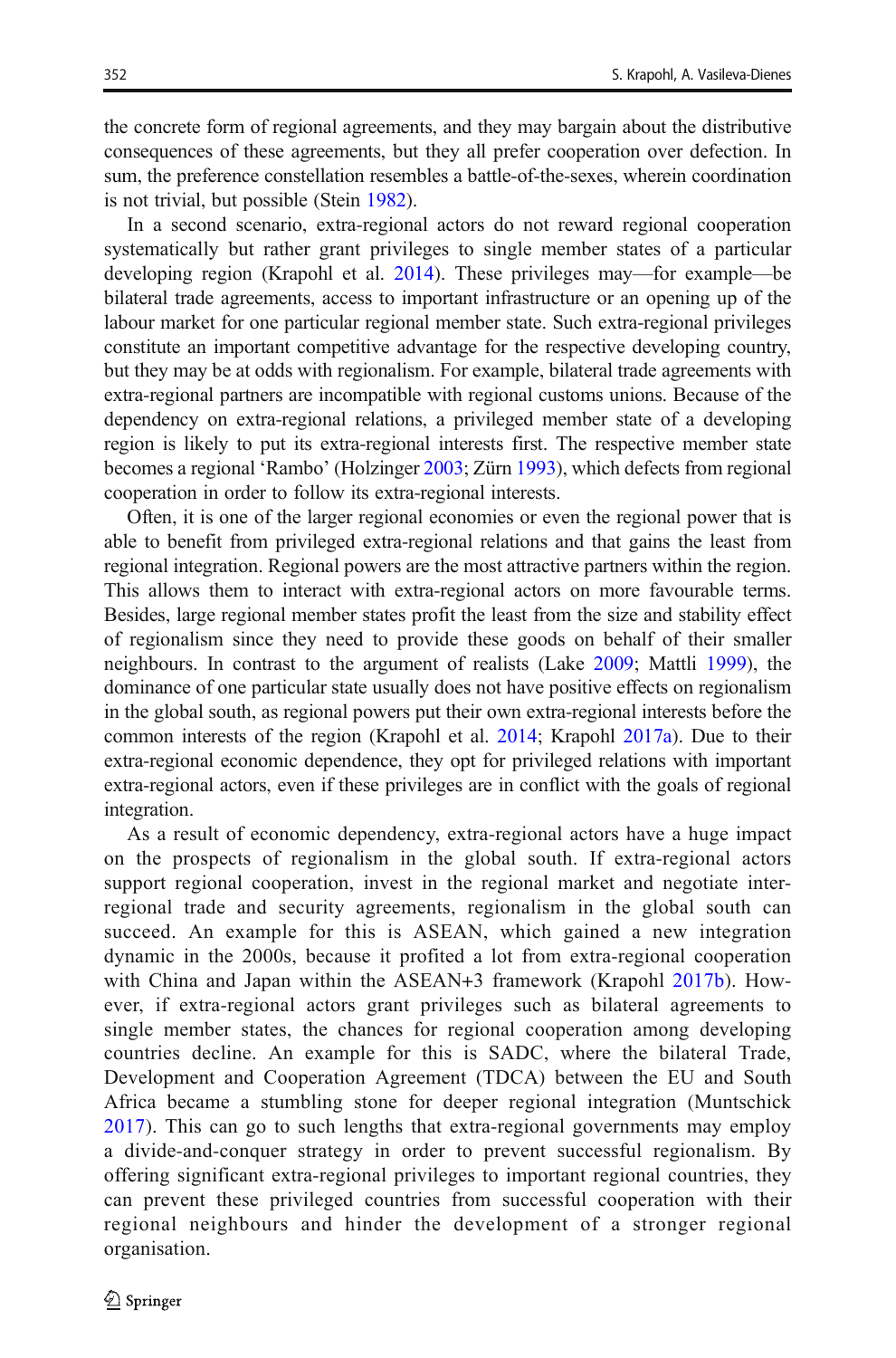## <span id="page-6-0"></span>The failure of regionalism in Central Asia

Although Central Asia was at the centre of a Eurasian trade network—the Silk Roads in medieval times (Frankopan [2016](#page-17-0)), today it is a peripheral region in the global economy (Allison [2004](#page-16-0)). All five Central Asian countries look back on a history as Soviet republics during the Cold War. This implies that their economies enjoyed some rudimentary form of industrialisation, but also that infrastructure and trade relations were heavily oriented towards Russia (Pomfret [2009](#page-18-0)). Despite the end of the Cold War and the political independence of the five countries, the economic reliance on Russia can still be seen in current trade relations (Jenish [2015,](#page-17-0) see 'Economic dependency of Central Asia' section below for details). However, the Russian dominance is increasingly challenged by a rising China, which invests heavily in Central Asia in order to access the region's fossil fuels and other mineral reserves (Sheives [2006](#page-18-0)). Today, Central Asia and its natural resources are at the centre of a 'Second Great Game', <sup>1</sup> in which China and Russia (and to a lesser extent also the EU and the USA) compete for influence (Cooley [2012](#page-16-0); Samokhvalov [2016;](#page-18-0) von Hauff [2018](#page-19-0)). Within this 'Second Great Game', regional organisations dominated by China (i.e. the Shanghai Cooperation Organisation, SCO) and Russia (i.e. EurAsEC and later the EAEU) have become strategic instruments of power projection, and they have prevented the successful development of a genuine Central Asian regionalism (Stronski and Ng [2018;](#page-18-0) International Crisis Group [2017\)](#page-17-0).

#### Economic dependency of Central Asia

Like in other developing regions, intraregional trade among the Central Asian countries is low, and it has been even declining since the dissolution of the Soviet Union at the beginning of the 1990s.<sup>2</sup> In Kyrgyzstan and Tajikistan, it halved over the past 20 years, falling from 30 to 40% of total international trade in the mid-1990s to 20% in 2017 (Figs. [2](#page-7-0) and [3](#page-8-0)). Uzbekistan does not exhibit strong regional trade links either, with the respective trade share falling from 15% in the 1990s to 10% today (Fig. [4](#page-8-0)). Kazakhstan stands out as the least regionally integrated country, because its intraregional trade share declines from a modest 6.5% in the 1990s to only 5% nowadays (Fig. [1](#page-7-0)).

Due to low levels of regional economic interdependence, the intraregional gains of market integration are insufficient to promote regional cooperation in Central Asia. The Central Asian countries have relatively similar commodity-dependent economies that are competing rather than complementing each other (Wang [2014\)](#page-19-0). As a result, rather than developing a regional market, the Central Asian countries have repeatedly deployed protectionist measures against each other. Trade barriers such as cumbersome controls on borders persist despite the proclaimed goal of regional cooperation. This makes Central Asian states among the most difficult places in the world for cross-

<sup>&</sup>lt;sup>1</sup> The term 'Second Great Game' refers to the first 'Great Game' of the nineteenth century, in which Russia and the UK struggled for strategic dominance in Central Asia.

<sup>2</sup> We include trade figures of Kazakhstan, Kyrgyzstan, Uzbekistan and Tajikistan. Turkmenistan is not included due to the lack of reliable trade data. Noteworthy, official trade figures likely underestimate intraregional trade since they do not include the informal 'bazaar trade', which accounts for 20–30% of the total trade volume in Central Asia. The biggest international bazaars are the Dordoi market (Bishkek), Barakholka (Almaty), Kara-Suu (Osh) and Korvon (Dushanbe) (Wang [2014](#page-19-0), p. 228).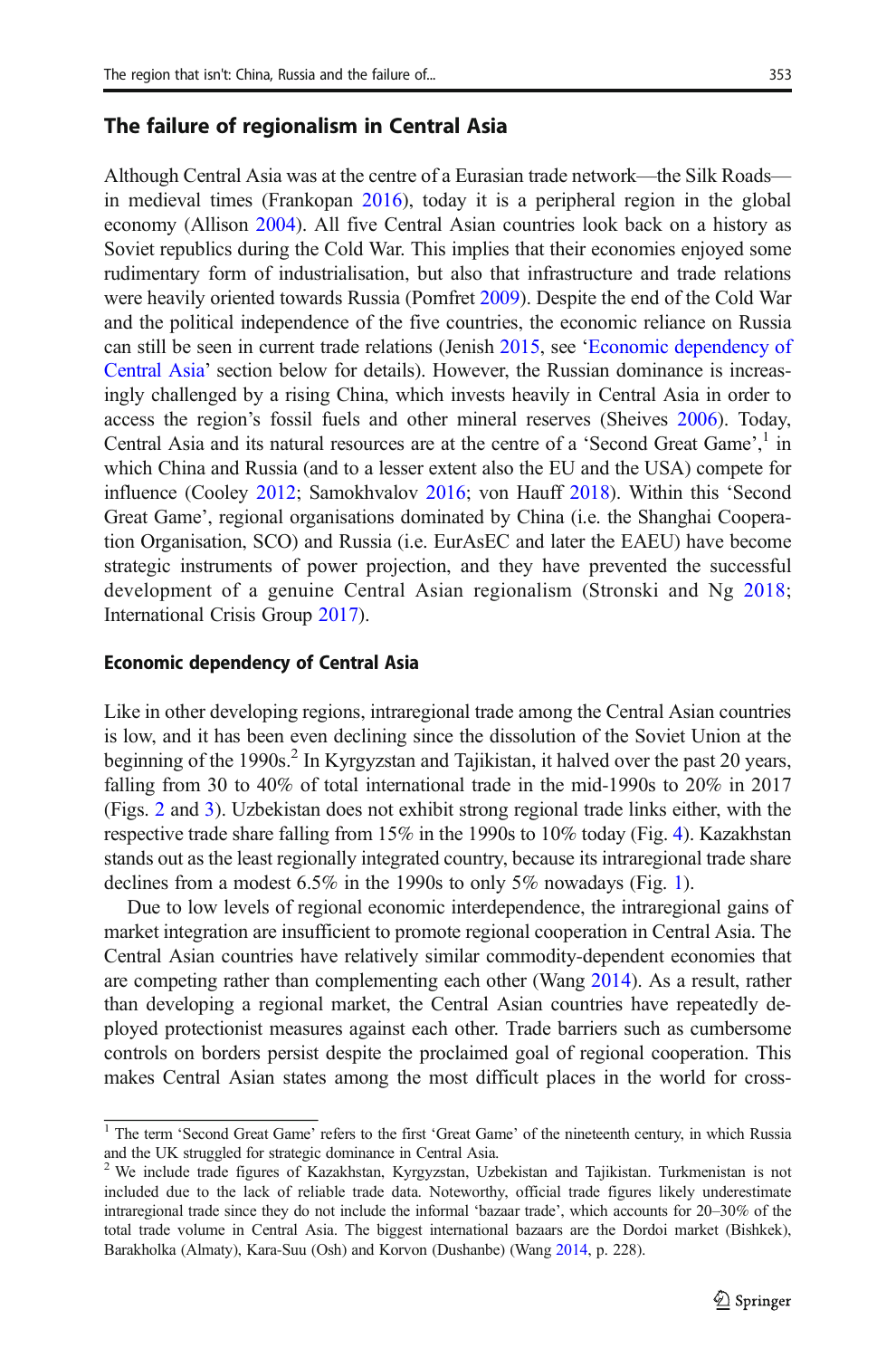<span id="page-7-0"></span>

Fig. 1 Kazakhstan's International Trade. UN Comtrade database [\(comtrade.un.org\)](https://doi.org/http://www.bp.com/content/dam/bp/en/corporate/pdf/energy-economics/statistical-review/bp-stats-review-2018-full-report.pdf)

border trade. For example, exporters to Kazakhstan need an average of 5 days to prepare documentation and four for custom clearance, at a total cost of around 700 USD (Russel [2019](#page-18-0), p. 8; Doing Business [2019](#page-17-0)). Even 'informal regionalism' in the form of local trade and businesses in transboundary areas has hardly gained foothold in the region (Bohr [2004](#page-16-0)). All this has exacerbated the dependence on the extra-regional export of commodities like gas and oil.

While intraregional trade is low in Central Asia, trade dependence on external actors, foremost Russia but also increasingly China, is high. Russia has been the most important trading partner for Central Asia since the early 1990s and at least up until the financial crisis of 2008/9 (Jenish [2015](#page-17-0)). During that period Russia's trade share has increased in Kyrgyzstan (from around 20 to 35%), Tajikistan (from 15 to 25%) and Uzbekistan (figures fluctuate between 15 and 20%). Cooperation with Russia is crucial for the Central Asian economies. The country has not only been a traditional market for many Central Asian goods, but it is



Fig. 2 Kyrgyzstan's International Trade. UN Comtrade database ([comtrade.un.org\)](https://doi.org/http://www.bp.com/content/dam/bp/en/corporate/pdf/energy-economics/statistical-review/bp-stats-review-2018-full-report.pdf). No data was available for Kyrgyz trade in 1997–1999 and in 2014. The average between figures for 1996 and 2000, as well as between figures for 2013 and 2015, were taken instead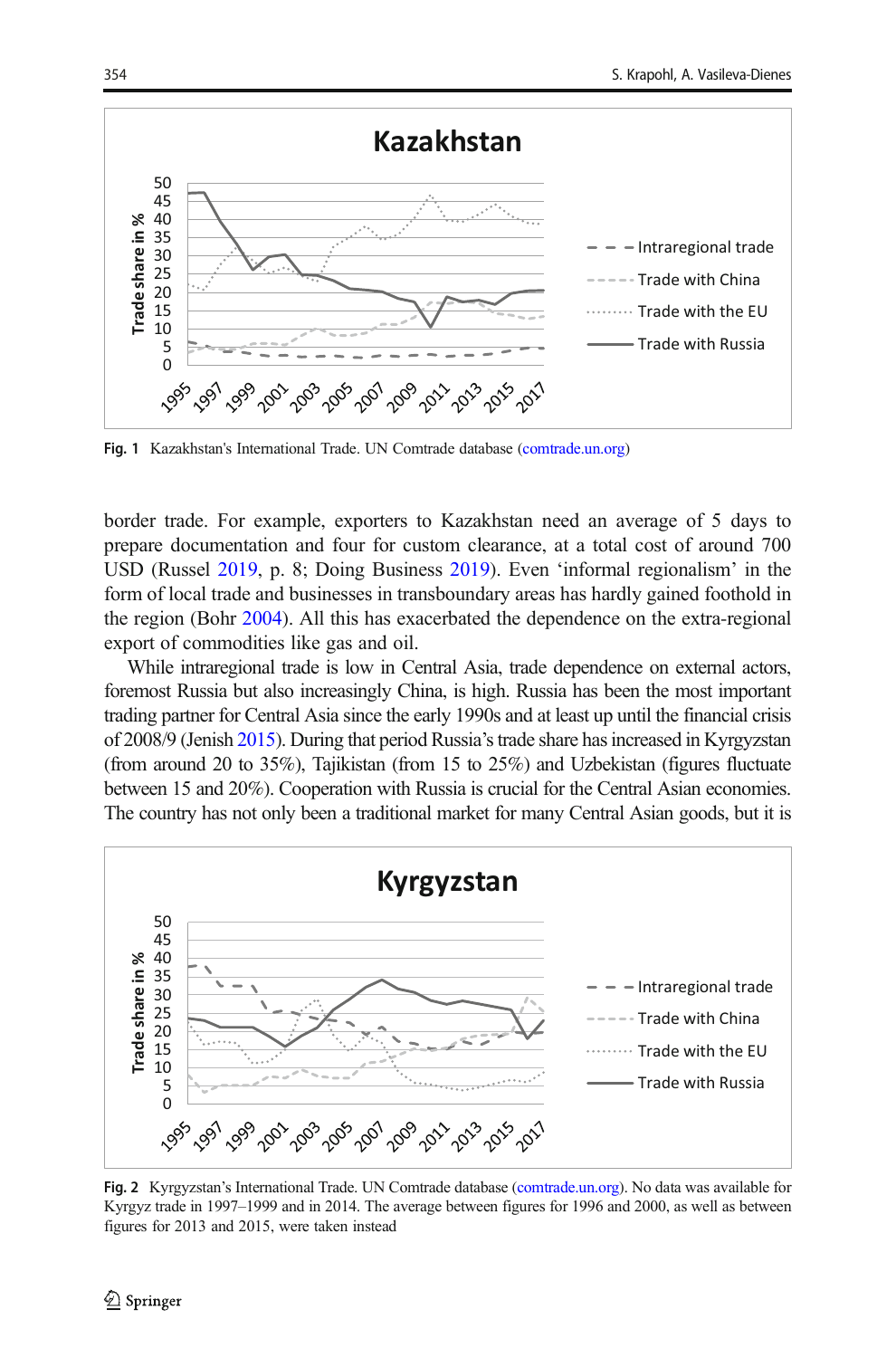<span id="page-8-0"></span>

Fig. 3 Tajikistan's International Trade. Tajikistan does not report trade data to the UN. Therefore, data were obtained from the official website of the Statistical Agency of Tajikistan [\(www.stat.tj/ru](https://doi.org/http://www.bp.com/content/dam/bp/en/corporate/pdf/energy-economics/statistical-review/bp-stats-review-2018-full-report.pdf)). Missing data for trade with China, Kazakhstan and Kyrgyzstan from 1995 to 2003 were mirrored from the UN Comtrade database. No trade data were available for 2017

also the economic gateway to Europe, as 70% of Central Asian exports reach Europe through Russia. As a legacy from Soviet times, Central Asia's infrastructure is still heavily oriented north rather than connecting the five regional countries with each other (Kubicek [1997\)](#page-18-0). Moreover, the countries are interested in access to Russian finances, discounted energy prices and free movement of labour, which leads to high remittances flows from emigrants (Bobokulov [2006;](#page-16-0) Spechler [2002\)](#page-18-0).

China has been steadily expanding its influence in Central Asia since the 1990s (Peyrose and Raballand [2015\)](#page-18-0). Until the mid-2000s, the share of trade with China was below 10% for all Central Asian countries, but it has been constantly rising since then.



Fig. 4 Uzbekistan's International Trade. Total trade figures were obtained from UN Uzbekistan [\(data.mdg](https://doi.org/http://www.bp.com/content/dam/bp/en/corporate/pdf/energy-economics/statistical-review/bp-stats-review-2018-full-report.pdf)stat.uz/ru/data finder/3332 and data.mdg-stat.uz/ru/data finder/3332). Data for trade with China, Russia, Kazakhstan, Kyrgyzstan and Tajikistan in 2006–2017 were obtained from the official website of the Statistical Agency of Uzbekistan ([https://stat.uz/ru\)](https://doi.org/http://www.bp.com/content/dam/bp/en/corporate/pdf/energy-economics/statistical-review/bp-stats-review-2018-full-report.pdf). Data for Uzbekistan's trade in 1995–2005 and its trade with the EU were mirrored from UN Comtrade data of the respective trade partners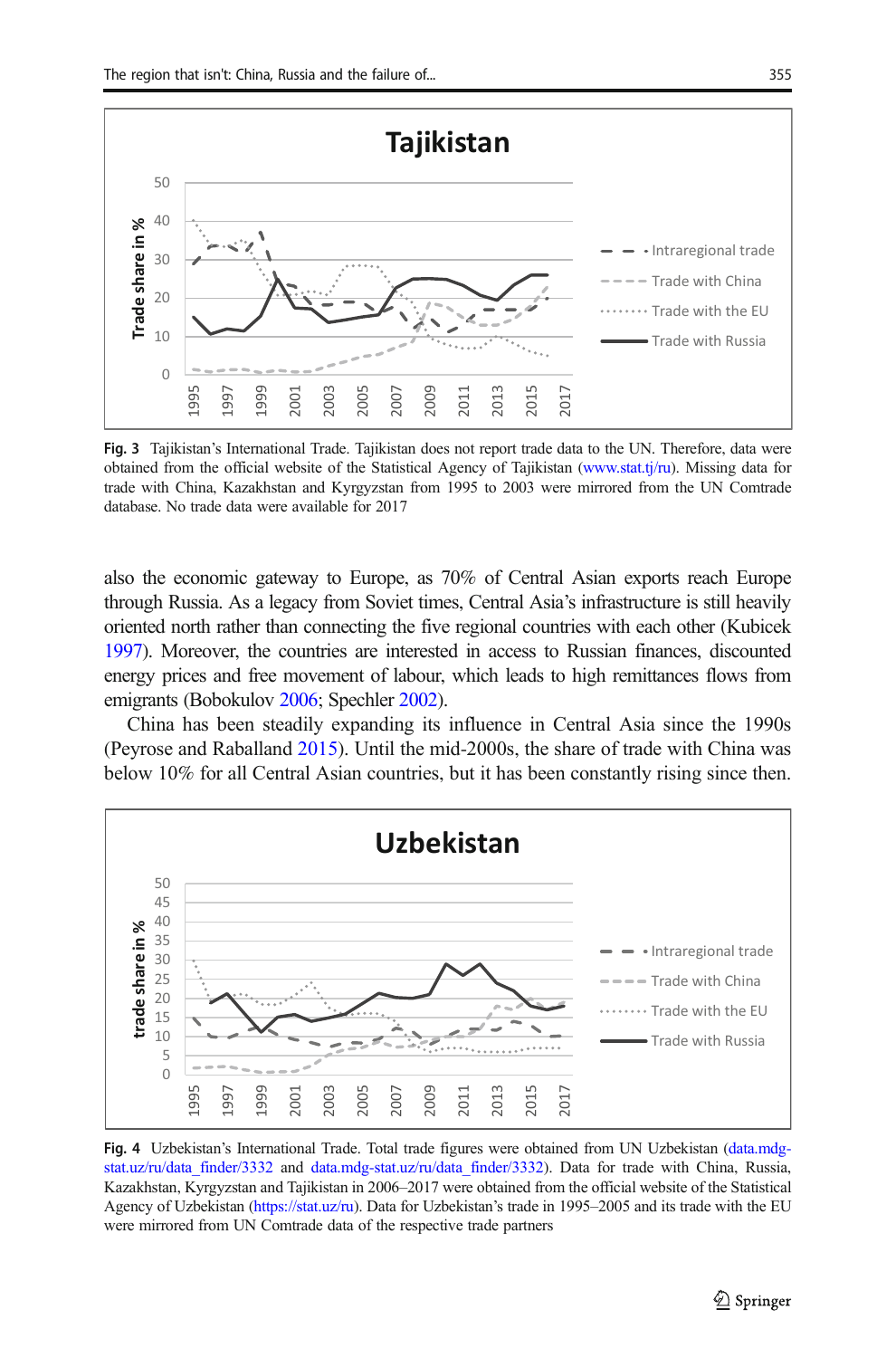This has been due to the acceleration of Chinese growth and to its increasing interest in Central Asian resources (Jenish [2015](#page-17-0)). Noteworthy, and in stark contrast with the Russian trade, the Chinese trade share did not decline in the 2008/9 crisis. Even though Russia still remains the most important trading partner for Kazakhstan (after the EU) and Tajikistan, China has already caught up in the case of Kyrgyzstan and Uzbekistan. The rising role of China in Central Asia leads to a growing competition for influence or, in other words, a new 'Great Game' between China and Russia (Cooley [2012;](#page-16-0) Stronski and Ng [2018\)](#page-18-0).

Up to here, the economic structure of Central Asia is surprisingly similar to that of Southeast Asia, where ASEAN constitutes one of the most advanced regional organisations in the developing world (Krapohl and Fink [2013](#page-17-0); Krapohl [2017b\)](#page-17-0). Intraregional trade within ASEAN is also relatively low (around 25% of member states international trade), and it was even lower in the past (ASEAN exists since 1967). Besides, the ASEAN member states also trade heavily with two extra-regional partners in the wider neighbourhood, namely with China and Japan. However, in contrast to the Central Asian countries, the ASEAN member states managed to keep their unity and were not torn apart by the power struggle between China and Japan. On the contrary, they were able to take advantage of the situation and ASEAN profits a lot from cooperation with China and Japan within the ASEAN+3 framework (e.g. the Chiang-Mai-Initiative; Krapohl [2015](#page-17-0), [2017b](#page-17-0)). One reason for this is that there exists no regional power with extra-regional economic privileges within ASEAN. The four biggest economies— Indonesia, Malaysia, Singapore and Thailand—balance each other to some degree and none of them could achieve a unilateral advantage by cooperating on its own with either China or Japan. This marks an important difference to Central Asia, where Kazakhstan dominates the region in economic terms and is able to gain huge economic advantages by cooperating with Russia on its own.

Kazakhstan is Central Asia's regional power in economic terms, although its population (18.5 mln) is less than that of Uzbekistan (30 mln). Kazakhstan's economy is based on vast hydrocarbon and mineral reserves (foremost coal and uranium), but also developed a more advanced manufacturing sector, for instance in chemical industry (Guliev and Mekhdiev [2017;](#page-17-0) Sultanov [2014](#page-19-0), p. 106). As a result of rising energy prices during the 2000s, Kazakhstan's GDP surged from a mere \$ 9 bln in the 1990s to  $$ 160$  bln today<sup>3</sup> and is triple the size of the Uzbek economy ( $$ 48$  bln) and more than 20 times larger than the Tajik or Kyrgyz economies (about \$7 bln each).<sup>4</sup> As a result, the Russian-Chinese rivalry has been particularly pronounced in the case of Kazakhstan. Russia was the destination of up to 50% of Kazakh exports back in the 1990s. However, the relative importance of Kazakhstan's trade with Russia has been in constant decline since the 1990s and fell down to 21% nowadays (Fig. [1\)](#page-7-0). At the high of the financial crisis in 2008/9, when oil prices collapsed, trade with Russia even fell to a historical low of 10%. At the same time, China caught up and raised its trade share from below 5% during the 1990s to 13% today.

Oil forms the backbone of Kazakhstan's economy, and most of the Kazakh oil exports go to Europe. Thus, the share of Kazakhstan's trade with the EU is quite high (almost

 $\frac{3}{3}$  Notably, at a recent peak of oil prices in 2013, Kazakhstan's GDP reached 236 bln, but fell sharply in the coming three years, rising again only in 2017.

<sup>4</sup> GDP numbers are taken from the World Bank (data.worldbank.org/data-catalog/GDP-ranking-table) .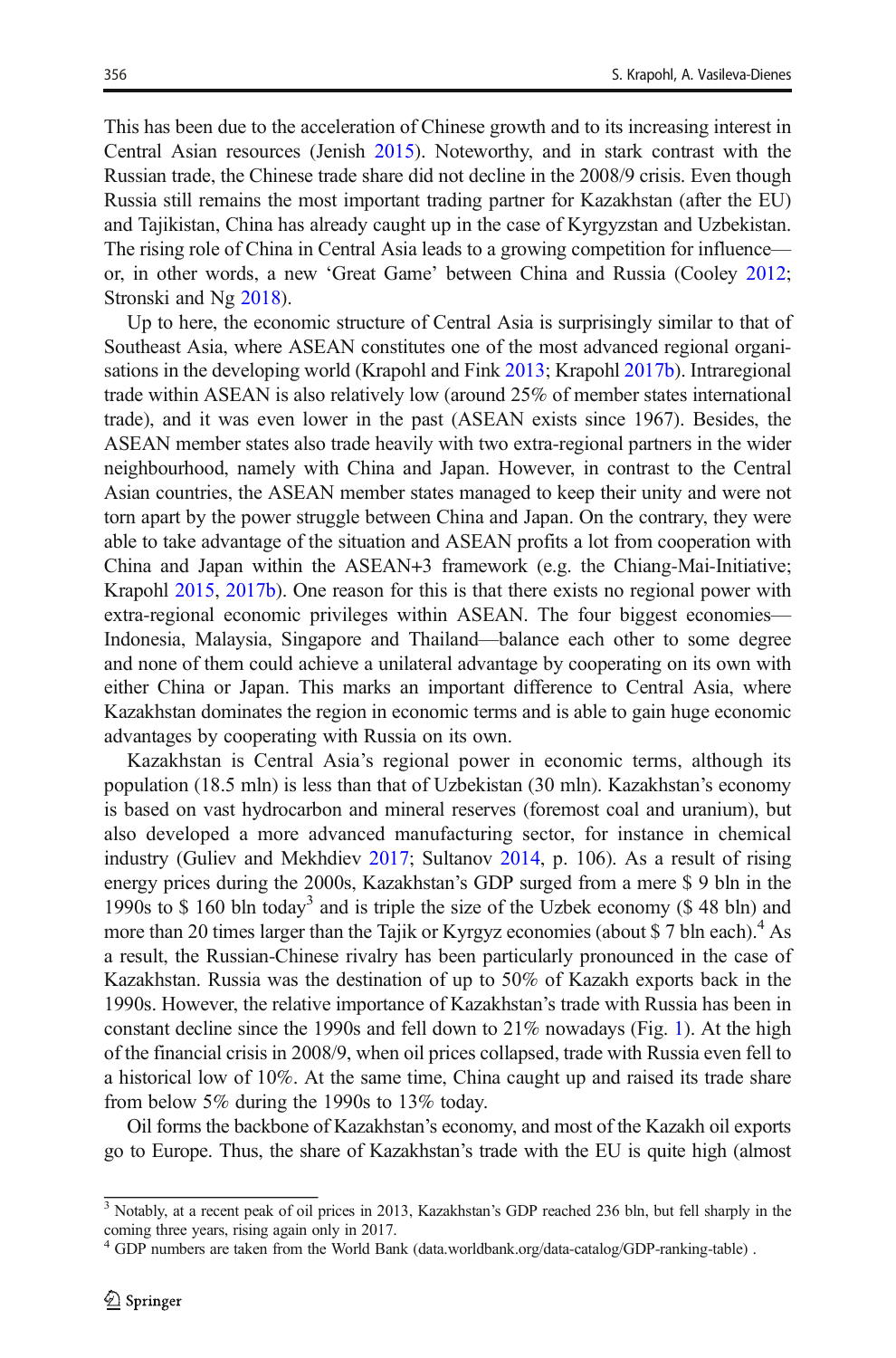40%). However, the intense economic exchange with Europe does not reduce but rather contributes to Kazakhstan's dependency on Russia. Being a landlocked country and sharing a 7000 km border with Russia, Kazakhstan relies on Russian pipelines in order to export its oil to Europe (Jenish [2015](#page-17-0)). Among the most important pipelines are the Uzen-Atyrau-Samara pipeline, a northbound link to Russia's distribution system, and the Caspian Consortium pipeline, which brings Kazakh oil to the Russian Black Sea port of Novorossiysk (Eurasian Review [2012](#page-17-0)). About 85% of Kazakh oil are exported to or via Russia. One of the few pipelines bypassing Russia is the Baku-Tbilisi-Ceyhan pipeline, which is however hard to reach (Kazakh oil is brought by tanker across the Caspian Sea) and transports only a very small share of Kazakh oil. The only connection to China is the Kazakhstan-China pipeline, running 2230 km from Kazakhstan's Caspian shore to Xinjiang in China, which was completed in 2005 and is currently being expanded. Oil exports to China are rapidly growing and make up 15% of the total volume. This share is likely to grow in the future, indicating an increasing Chinese influence in Central Asia (Kembayev [2018;](#page-17-0) Guliev and Mekhdiev [2017\)](#page-17-0).

#### The 'Second Great Game' and Russian interests in Central Asia

Russia has been historically the pre-eminent power in Central Asia, having colonised the region during Tsarism in the nineteenth century and incorporated it into the Soviet Union after the Bolshevik revolution. In the twenty-first century, Russia's traditional dominance became increasingly challenged by China, so that Russia has been seeking to counterbalance a growing Chinese influence in the region. Moscow is keen on the region's natural resources and strives to control the routes of their transport and export (Melnykovska et al. [2012\)](#page-18-0). To keep up with the supply obligations to Europe, Russian energy companies grew increasingly reliant on imports of Central Asian gas and oil (Cooley [2012,](#page-16-0) p. 65; Kuzmina [2010\)](#page-18-0).

Among the five Central Asian countries, Kazakhstan is Russia's most important economic partner in the region. Apart from being a major supplier of oil, Kazakhstan is also an important crossroad territory for the transit of Turkmen and Uzbek gas, which goes to Russia and China (about 99 bln m<sup>3</sup> per year). The export of Kazakhstan's own gas is negligible (13 bln  $m<sup>3</sup>$  in 2017), but is rapidly growing, and before the end of 2017 it was entirely sold to Russia (BP [2018;](#page-16-0) Mazorenko [2014](#page-18-0); Guliev and Mekhdiev [2017](#page-17-0)).<sup>5</sup> Hydroenergy from Kyrgyzstan and Tajikistan also reaches Russia through the territory of Kazakhstan (Kuzmina [2010\)](#page-18-0). Access to Kazakhstan's rich uranium reserves is also of primary interest to Russia as a major uranium manufacturer. Moreover, Russian companies, especially state monopolists, have substantial stakes in Kazakh oil fields, refineries, hydroelectric stations, pipelines and uranium enrichment plants (ibid).

Central Asia is furthermore a crucial region for Russia's national security interests (Jonson [2001](#page-17-0)). Among the main concerns are terrorism, drug trafficking, the fight against Islamic fundamentalism<sup>6</sup> and regional separatism. Moscow has been trying to consolidate its military presence in the region by deploying military bases in

 $\frac{5}{10}$  In autumn 2017, after the construction of the Kazakhstan-China gas pipeline, a 1-year 5<sup>3</sup> bln m<sup>3</sup>deal with China was put in place. In late 2018, it was extended by 5 years and 10 bln m3(Erubaeva [2018](#page-17-0)). <sup>6</sup> While the Central Asian states are secular, domestically Islam holds an important place (Spechler [2002](#page-18-0)). Due

to poverty and political marginalisation, the region has become a growing source of foreign fighters, with up to 4000 people joining ISIS (International Crisis Group [2015](#page-17-0)).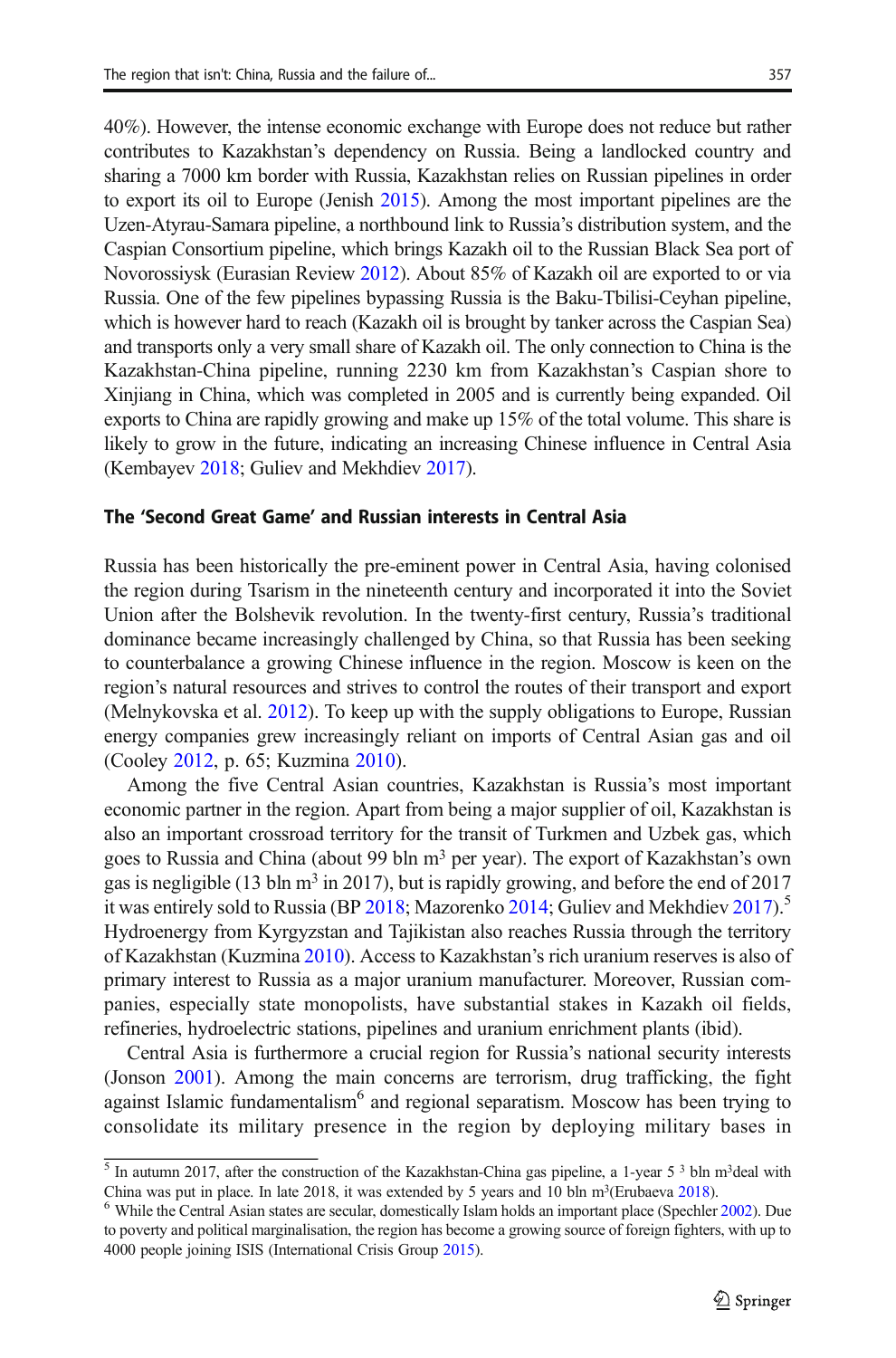Kazakhstan, Kyrgyzstan and Tajikistan, and by binding these three countries into the Collective Security Treaty Organisation (CSTO) (Mesheryakov [2012;](#page-18-0) Bobokulov  $2006$ . For Russia's security interests, Kazakhstan is again the most important country of Central Asia, and the two countries cooperate closely in military-industrial complexes, in atomic industry and in space. As a legacy from Soviet times, most Russian satellites are launched from the Kazakh space station Baikonur (Kuzmina [2010](#page-18-0)).

Since the collapse of the Soviet Union, Russia has always used regionalism as an instrument to keep or gain influence in the former Soviet republics. This began already with the establishment of the Commonwealth of Independent States (CIS) in 1991. However, the CIS proved to be rather dysfunctional, and economic integration could not prevail against the eagerness for independence in the former Soviet republics (Kubicek [1997\)](#page-18-0). A new approach of economic integration was started in 2000 with the establishment of the Eurasian Economic Community (EurAsEC) by Belarus, Kazakhstan, Kyrgyzstan, Russia and Tajikistan. Uzbekistan joined EurAsEC in 2005 but left it again in 2008.<sup>8</sup> After the financial crisis of 2008, the three bigger EurAsEC member states— Belarus, Kazakhstan and Russia—formed a customs union, which was further institutionalised and renamed to Eurasian Economic Union (EAEU) in 2015 (Vinokurov [2018](#page-19-0); Roberts and Moshes [2016](#page-18-0)). Armenia and Kyrgyzstan joined the EAEU within the same year, whereas Tajikistan's accession is still pending today. Unlike the CIS, the EAEU is underpinned by serious financial commitments and has nascent supranational institutions modelled upon the EU. Though an alliance with former Soviet republics has been always important to Russia, the strategic shift towards Eurasian integration became particularly pertinent since the deterioration of relations with the West in the wake of the annexation of Crimea (Trenin [2017;](#page-19-0) Krickovic and Bratersky [2016\)](#page-18-0). Moreover, through the promotion of the EAEU, Russia has been seeking to counterbalance the rising Chinese influence in Central Asia (Kembayev [2018](#page-17-0)).

China's economy is growing rapidly and increasingly needs access to Central Asia's natural resources, in particular oil and gas but also metals and rare earths. China is also keen on getting access to Eurasian markets for its exports of cheap consumer goods, and views Central Asia as an important transit corridor for its exports to Europe (Peyrose and Raballand [2015;](#page-18-0) Melnykovska et al. [2012](#page-18-0)). Like Russia, China also has security interests in Central Asia, which neighbours its politically unstable province of Xinjiang (Rolland [2017;](#page-18-0) Bobokulov [2006\)](#page-16-0). In order to fight political extremism and the simmering threat of Uyghur separatism in Xinjiang, China puts emphasis on the economic development of the province through intensified trade links with Central Asia (Raballand and Andresy [2007\)](#page-18-0).

Despite being a potential competitor, China shares a common interest with Russia in preserving the political status quo in the region (rather than promoting democratisation), as well as keeping Western influence in Central Asia to the minimum (Stronski and Ng [2018](#page-18-0)). Therefore, China tried not to alienate Russia and pursue joint economic cooperation with Central Asia through the Shanghai Cooperation Organisation (SCO)—a regional organisation originating in the 1990s and comprising Russia, China and all Central Asian republics (except Turkmenistan) (Naarajärvi [2012](#page-18-0); Yuan

 $\sqrt{7}$  Originally, Uzbekistan was a member of the CSTO as well, but it withdrew its membership in 2012.

<sup>&</sup>lt;sup>8</sup> The fifth Central Asian country, Turkmenistan, has followed a very isolationist policy since independence, and it has not joined any regional organisation at all. It is not even a full, but only an associate member of CIS.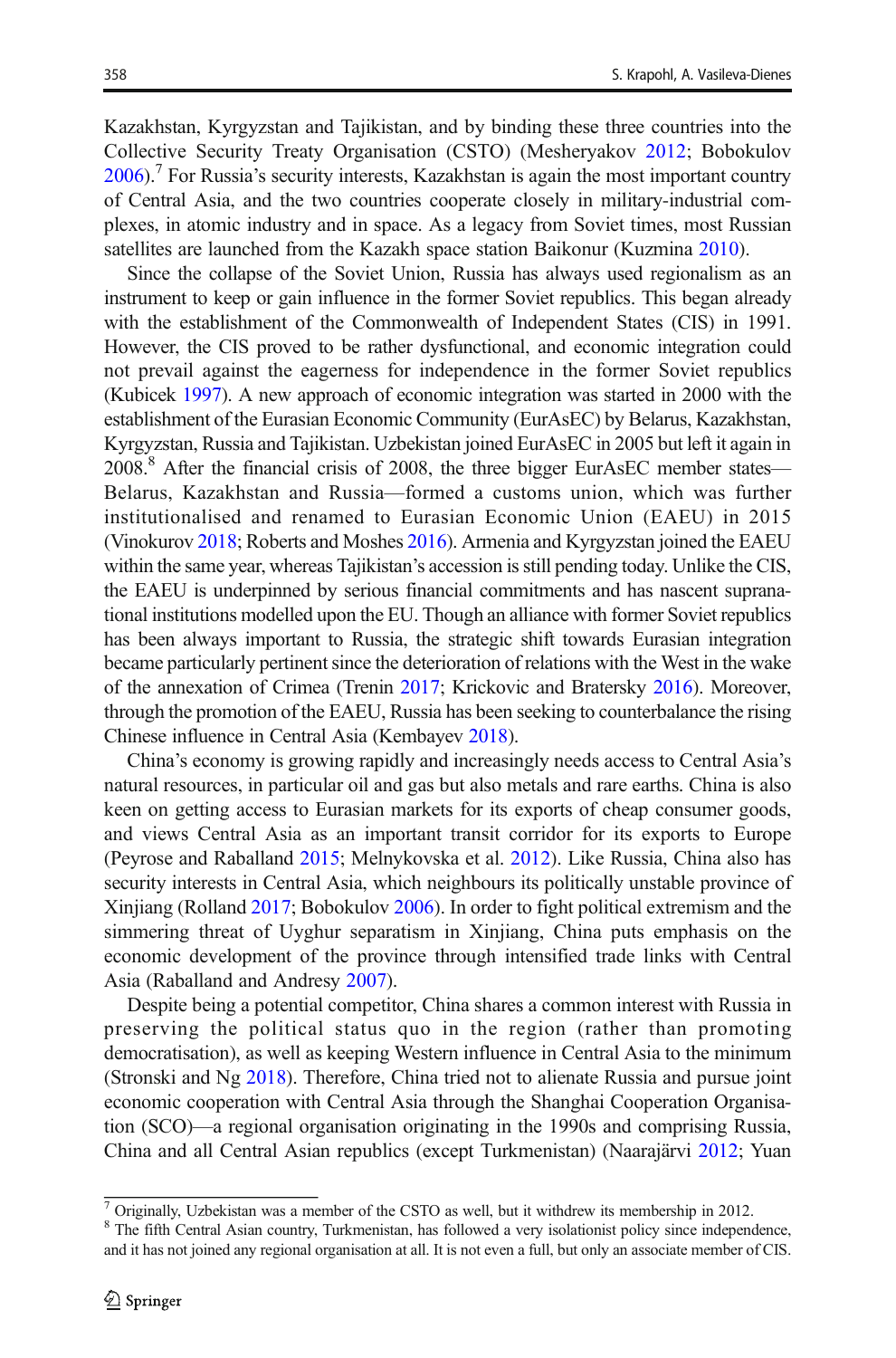$2010$ ). However, fearing the expansion of Chinese influence in Central Asia, Russia vehemently opposed Chinese proposals such as a joint SCO free trade area and a development bank. China answered on this by launching the Asian Infrastructure Investment Bank without Russian involvement (Kembayev [2018](#page-17-0); Gabuev [2017](#page-17-0)). More recently, China has been spearheading a gigantic infrastructure and development project titled 'Belt and Road' initiative (initially called 'One Belt, One Road'). It aims at reviving the ancient Silk Road by erecting a Eurasian transport-linked corridor for bringing Chinese exports to Europe via land roads in Central Asia (Dave and Kobayashi [2018](#page-17-0); Rolland [2017\)](#page-18-0). Among the 29 heads of state who attended the Belt and Road summit were the presidents of Kazakhstan, Kyrgyzstan and Uzbekistan (The Diplomat [2017](#page-19-0)). The presence of Vladimir Putin was perhaps symbolic for the ambivalent relationship between China and Russia as partners and competitors in Central Asia. Also indicative in this respect was the signing of a general agreement on 'trade and economic cooperation' between the Eurasian Economic Union and China in autumn 2017 (Eurasian Economic Commission [2017](#page-17-0)).

The increasing strength and influence of China threatens Russia's dominance and interests in the region. Remaining an important security provider, Russia loses its economic clout in Central Asia, with China increasingly becoming the economic driver of the region (Stronski and Ng [2018](#page-18-0)). In the framework of the Belt and Road initiative, China has pledged and started investing billions of dollars in Central Asian infrastructure, primarily roads and railways, in this way expanding overland routes to Europe for the export of Chinese goods. Chinese investment entails increasing indebtedness. For example, Kyrgyzstan owes 40% of its foreign debt to China. In Tajikistan, debt to China, the country's single largest creditor, accounts for 80% increase in Tajikistan's external debt over the past 10 years (Hurley et al. [2018\)](#page-17-0).

In the context of the rising economic role of China, Russia wants to remain the gatekeeper for Central Asian trade with Europe and in particular to preserve its monopoly on the export of Central Asian hydrocarbons (Xin and Daleng [2015](#page-19-0); Guangcheng [2015](#page-17-0)). Increased Central Asian exports of oil and gas to China could deprive Russia of transit fees and drive down the global oil price. At the same time, the economic downturn in Russia since 2014, exacerbated by Western sanctions and the continuously relatively low oil price, makes Russia less attractive as a market for Central Asian exports and as an origin of remittances, which went down considerably given the crisis and the depreciation of the rouble (IMF  $2016$ .<sup>10</sup> Additionally, the lack of pressure from China on political-military orientation, unlike from Russia, makes China an attractive partner for many Central Asian states. Chinese soft power influence is also on the rise, illustrated by the increasing numbers of Central Asian—primarily Kazakh—students obtaining their degrees in China. Still, most Central Asian students studying abroad go to Russia (Stronski and Ng [2018](#page-18-0)).

In the context of the 'Second Great Game', the Central Asian countries basically have two options. On the one hand, they can attempt to develop a unified regional stance in relation to extra-regional actors and to profit from the rivalry between China and Russia. This strategy has been successfully applied by the Southeast Asian countries, which use the

<sup>&</sup>lt;sup>9</sup> While in the early 1990s the Russian and Chinese economies were about the same size, the speed of the Chinese economic growth and the resulting power imbalance raised concerns for Moscow (Kembayev  $2018$ ).  $^{10}$  As of 2017, remittances constituted about one-third of the Kyrgyz and Tajik GDP(data.worldbank.org/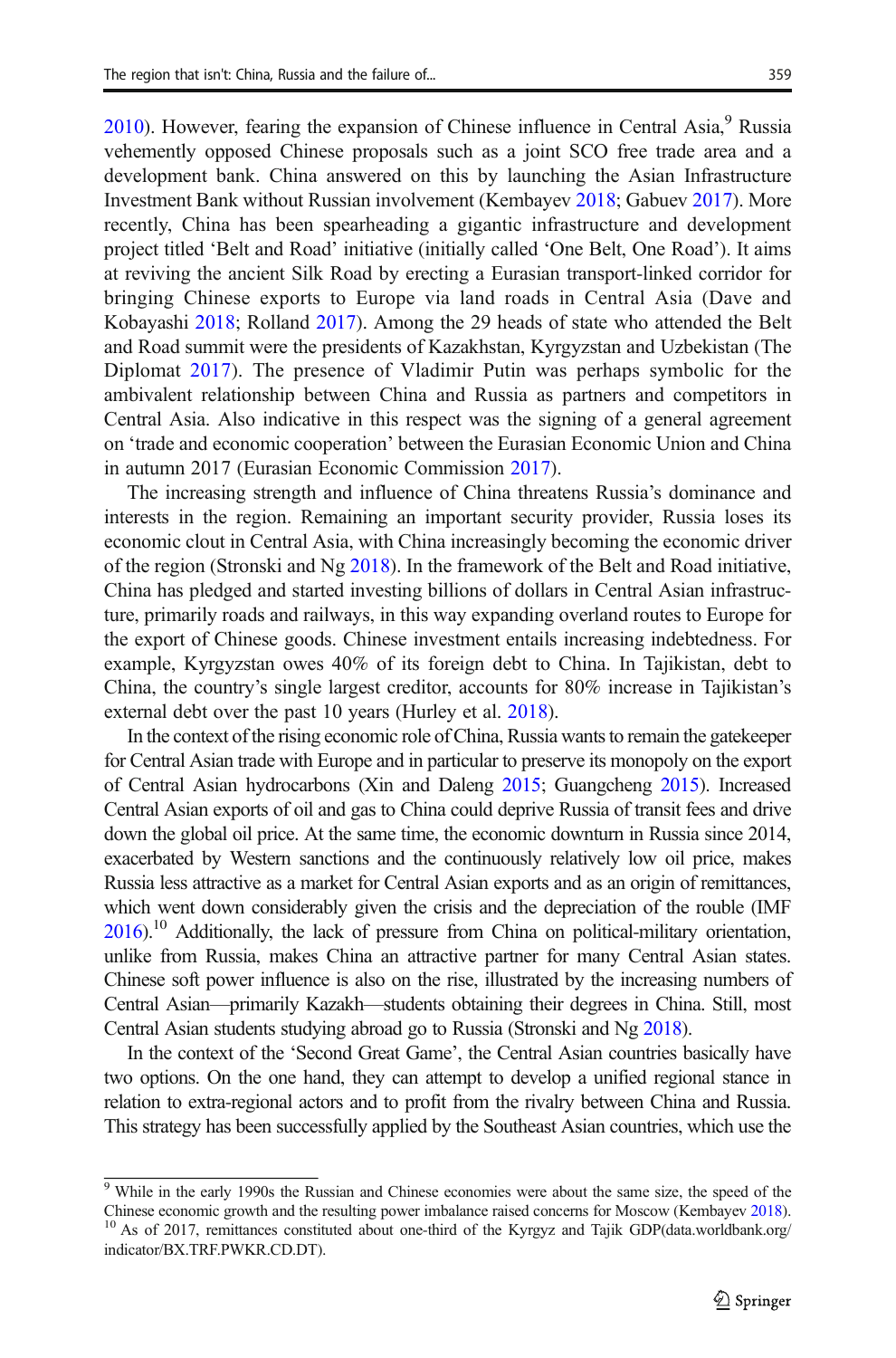regional organisation ASEAN in order to cooperate with the extra-regional powers China and Japan (Krapohl [2017b](#page-17-0)). On the other hand, the Central Asian countries can opt for closer bilateral relations with extra-regional actors at the expense of the genuine Central Asian integration. This happened for example in Southern Africa, where the regional power South Africa enjoyed privileged economic relations with the EU (Krapohl et al. [2014\)](#page-17-0). Which of the two strategies prevails depends very much on Kazakhstan, which is a crucial player for regional integration in Central Asia, but which is also highly dependent on its economic relations with Russia.

### From the CAU to the EAEU

There have been repeated efforts to establish a genuine Central Asian regional organisation in the last 25 years, but all of them have remained unsuccessful so far (Kubicek [1997;](#page-18-0) Pomfret [2009\)](#page-18-0). We argue that the most important reason for the failure of Central Asian regionalism is the pull of extra-regional actors, foremost Russia, which has torn the region apart. As part of Russia's strategy within the 'Second Great Game', Eurasian integration provided economic and political gains for Kazakhstan that exceeded the possible gains of Central Asian regionalism by far. Thus, the regional power Kazakhstan opted for closer cooperation with Russia rather than cooperating with its regional neighbours. As a result, the Central Asian countries gave up their own attempts to create a regional organisation and some of them joined the Russian-led Eurasian integration project.

In the wake of the demise of the Soviet Union, the leaders of the five Central Asian countries met in 1992 to discuss options for regional cooperation. Turkmenistan's president Saparmurat Niyazov suggested to create a 'Confederation of Central Asian States' as an alternative to joining the Russian-lead CIS, but the other leader disagreed with Niyazov's proposal and opted for joining the CIS. A year later, it became clear that the CIS did not offer an effective framework to address the economic challenges of post-communist transformation in Central Asia. Following an initiative of the Uzbek president Islam Karimov, the Central Asian states decided to form their own regional organisation (Kubicek [1997\)](#page-18-0). Turkmenistan refused to join, since president Niyazov remained suspicious of his colleagues after they refused his idea of the Confederation (Mesheryakov [2012](#page-18-0)). Being a neutral country according to the constitution and possessing abundant natural resource reserves, Turkmenistan did not participate in any regional integration initiatives since then (Yapıcı [2018\)](#page-19-0).

The integration process of the remaining four Central Asian states was driven by Kazakhstan and Uzbekistan, who had been traditionally competing for leadership in Central Asia. Integration was institutionalised in 1994, when Kazakhstan, Uzbekistan and Kyrgyzstan established the Central Asian Union (CAU). The Union was modelled upon the example of west-European integration and envisaged the creation of a single economic space with the goal of free movement of goods, capital, services and labour (Bobokulov [2006](#page-16-0)). Contrary to the CIS, the CAU had an economic rather than an ideological rationale and moved beyond joint declarations by establishing regional institutions such as the Intergovernmental Council, the Executive Committee and a bank designated to finance common projects. A further commitment to regional integration was signalled in 1995, when Uzbekistan worked out a regional development strategy until 2000 (Kubicek [1997\)](#page-18-0). Tajikistan joined the regional organisation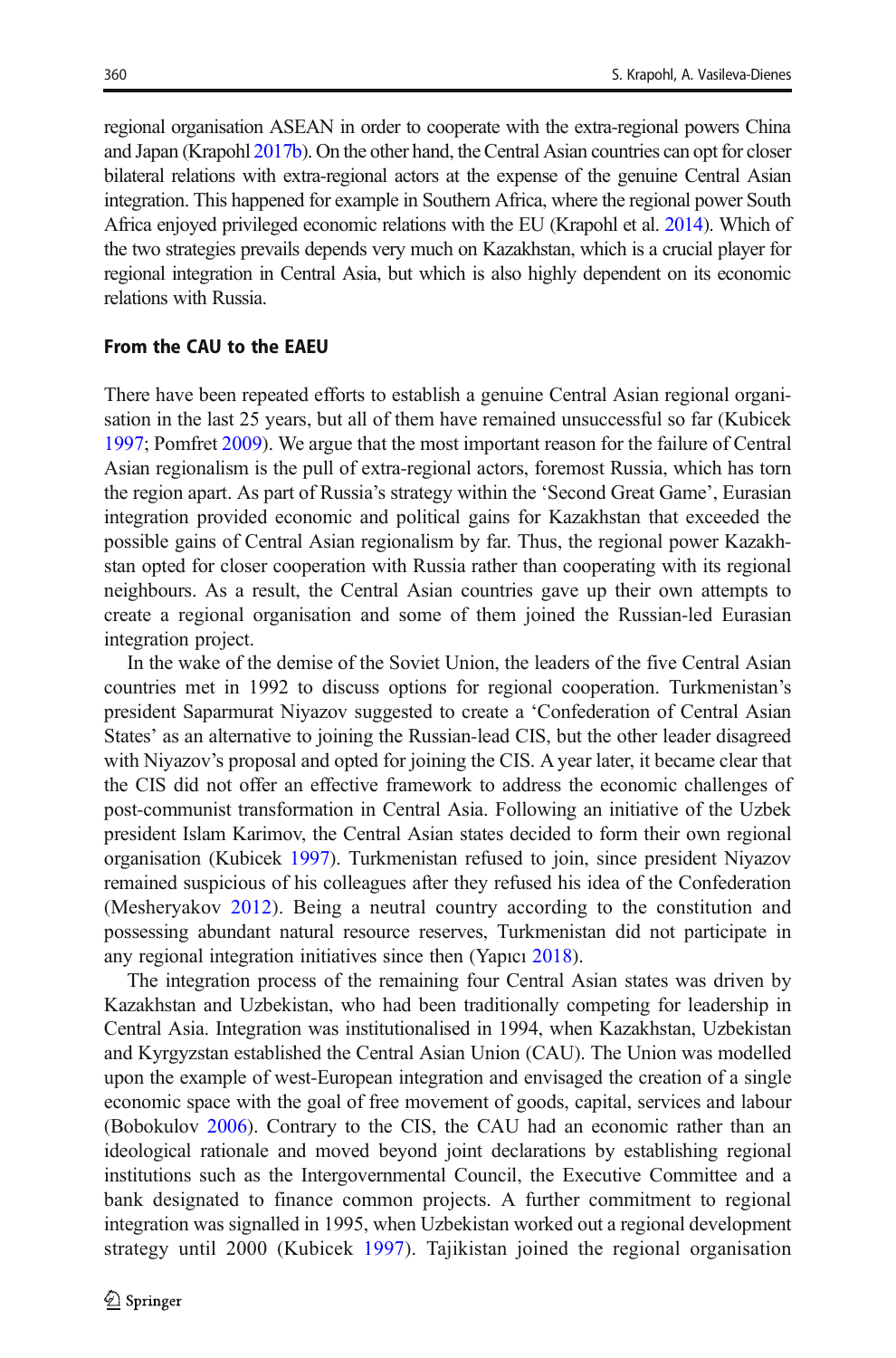following the end of the civil war in 1998, and CAU was renamed as the Central Asian Economic Community (CAEC). Another 4 years later, the regional organisation once again changed its name to become the Central Asian Cooperation Organisation (CACO). The goals of CACO were broader than its predecessor organisations. Next to regional economic integration, the organisation addressed the new threats of terrorism and aimed to promote regional security (Mesheryakov [2012\)](#page-18-0).

Despite ambitious goals, regionalism in Central Asian has not yielded desired results. CACO and its predecessor organisations have failed to develop an effective coordination of regional economic and trade policy. Instead, disagreements and protectionism persisted. For example, Kyrgyzstan's accession to the WTO in 1998 and the related liberalisation of its trade regime led to differences in trade policies and custom legislation among the members of CACO. When Kyrgyzstan became a major trading hub for the re-export of Chinese consumer goods, Kazakhstan and Uzbekistan took protectionist measures to shield their industries. Uzbekistan, which borders all other Central Asian states, has repeatedly closed its border with Kyrgyzstan and Tajikistan, which partly rely on transit through Uzbekistan in order to export their goods to Russia and Europe (Bohr [2004\)](#page-16-0). Additionally, CACO suffered from disagreements between Kazakhstan and Uzbekistan, which were competing for regional leadership and had different policy interests. Whereas Kazakhstan was concerned about economic instability and separatism, Uzbekistan focused more on fighting religious extremism (Mesheryakov [2012](#page-18-0)). By 2003, CACO had become largely ineffective, and regional integration in Central Asia stalled.

Central Asian regionalism was captured by Russia and its Eurasian integration project. Russia always strove to become involved in Central Asian regionalism and became an observer to CAU and CAEC in the 1990s. When CACO was established in 2002, Russia made a decisive move and applied for membership in the organisation. The accession of Russia in 2004 meant de facto a fusion of CACO with the Russiacentred EurAsEC (Ministry of Foreign Affairs of the Russian Federation [2005](#page-18-0)), which had existed since 2000 and included the four Central Asian countries Kazakhstan, Kyrgyzstan, Tajikistan and Uzbekistan (Bobokulov [2006\)](#page-16-0). The formal decision to abolish CACO in 2005 meant the end of genuinely Central Asian attempts at integration (Mesheryakov [2012](#page-18-0)). Today's EAEU, the successor organisation of EurAsEC, includes only Kazakhstan and Kyrgyzstan, but not the other Central Asian countries. Uzbekistan had already left EurAsEC in 2008, and Tajikistan has not yet been able to meet the preconditions of the EAEU's customs union. Thus, the external border of the EAEU's customs union runs through Central Asia and divides it into two parts.

In the context of a strong Russian pull, the economic priority of Central Asia's largest economy was a crucial factor in the failure of Central Asian regionalism. Sharing a border with Russia and being home to a large Russian minority, Kazakhstan has always seen Russia as part of any region that it belongs to and viewed Eurasian integration with Russia as a political priority (Kassenova [2012](#page-17-0)). Aside of oil exports to Europe, Russia is Kazakhstan's major trading partner so that economic gains of integrating with Russia by far outweigh gains from cooperation with Central Asian neighbours (trade figures discussed in '[Economic dependency of Central Asia](#page-6-0)' section corroborate that). The structural dependencies on the Russian pipeline system for the export of oil to Europe is another reason for seeking closer economic integration with Russia. Thus, Kazakhstan supported Eurasian integration together with Russia from the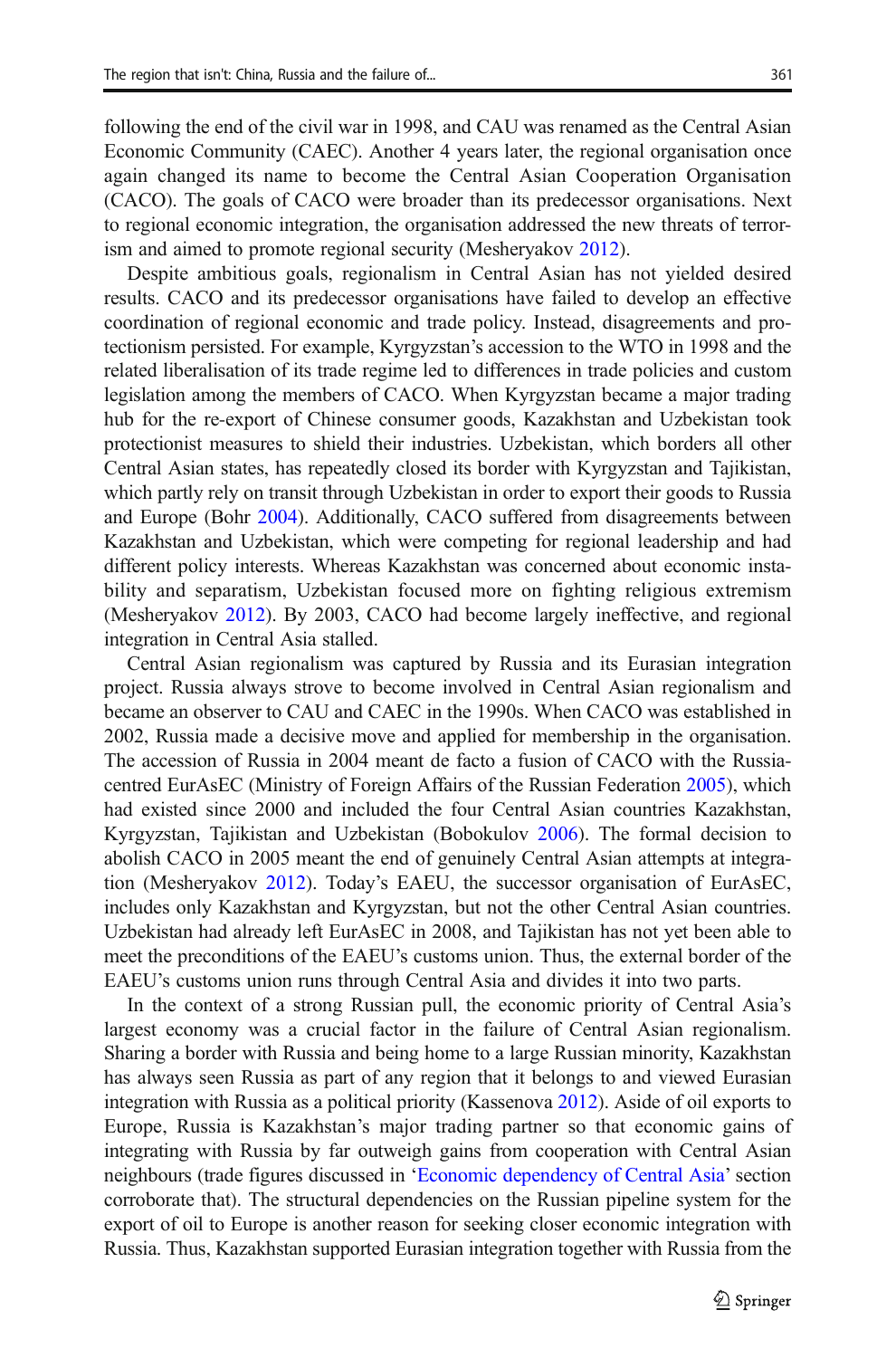start. In fact, it was Kazakh president Nursultan Nazarbayev who aired his grand vision of a 'Eurasian Union' as early as 1994 (Konopelko [2018](#page-17-0); Spechler [2002](#page-18-0)).

When choosing between Central Asian regionalism and extra-regional (i.e. Eurasian) economic privileges, Kazakhstan became a regional Rambo, which put its extraregional interests first. Russia did not reward regional cooperation in Central Asia systematically, but instead aimed to include Kazakhstan in the Eurasian integration project. Membership in the EAEU includes significant economic benefits for Central Asia's regional power. Kazakhstan gets access to the Russian market, gets disproportionally high investments and has access to the Russian pipeline network. Regional cooperation in Central Asia had not produced any of these benefits. Thus, when choosing between deepening the ties with its Central Asian neighbours and joining the EAEU, Kazakhstan opted for the latter, even when most of the Central Asian countries did not join the Russian-led organisation. Since the EAEU is a customs union, Kazakhstan's membership is not compatible with bilateral trade agreements and other forms of economic integration in the region, which effectively prevents Central Asian regionalism. As a result, the region has not been successful in establishing a common stance in relation to Russia and China. Instead of taking advantage of the rivalry between the two external powers, Central Asia is torn apart in the 'Second Great Game'.

## Conclusion

The empirical analysis has demonstrated that the extra-regional interests of Kazakhstan and the external influence of Russia have led to the abandonment of regionalism in Central Asia. The failure of various regional organisations in Central Asia cannot conclusively be explained by blaming the lack of a regional hegemon, the weak regional identity or the authoritarian political systems of Kazakhstan, Kyrgyzstan, Tajikistan, Turkmenistan and Uzbekistan. The example of ASEAN demonstrates that regions can cooperate successfully and develop a regional identity despite lacking a regional hegemon and including authoritarian states. The Central Asian countries have not managed to cooperate regionally and to integrate their economies because they are torn apart in the 'Second Great Game'. Russia needs to balance a rapidly growing Chinese influence in Central Asia, and it used Eurasian integration as a strategic instrument to project power in the region. Thereby, EurAsEC and the EAEU have provided important economic (and political) gains for Kazakhstan, and regional cooperation with its Central Asian neighbours could never have been a substitute for that. As a result, Central Asia's largest economy put its extra-regional interests first, and Central Asian regionalism was doomed to fail. Instead of establishing a unified stance in the 'Second Great Game', Central Asia is fragmented and suffers from trade barriers, closed borders and political conflicts.

The crucial question for the academic field of comparative regionalism is, under which circumstances regional organisations constitute themselves successfully and when they are likely to fail. A comparison of Southeast Asia and Central Asia may be fruitful in this respect. Both regions consist of relatively small countries and constitute playing fields for the rivalry of larger external powers. However, whereas Central Asia has not been able to build up a unified position in relation to China and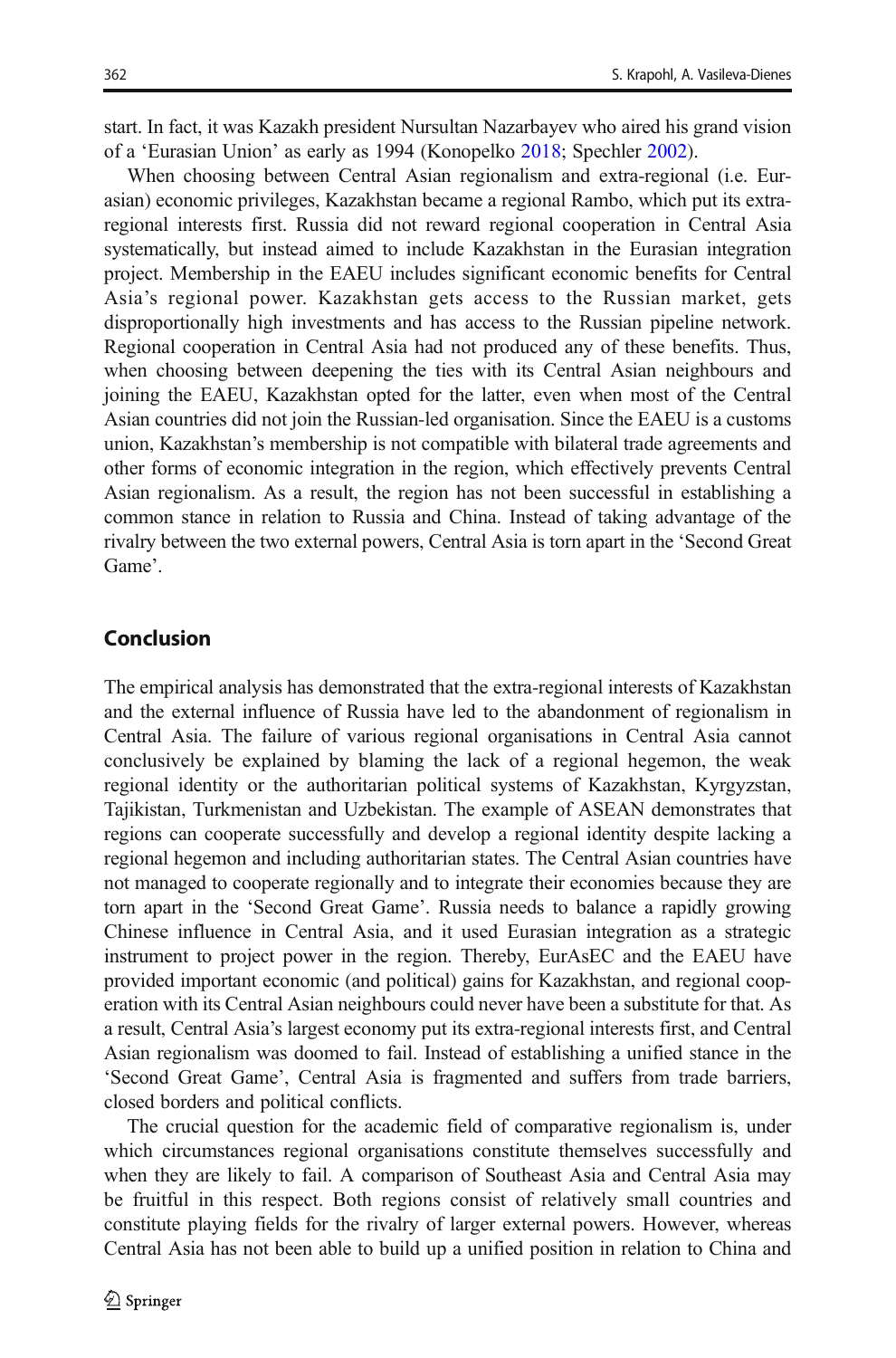<span id="page-16-0"></span>Russia, the ASEAN member states have established a stable regional organisation, which has become an important player in the wider neighbourhood and balances the influences of China and Japan (Stubbs [2014\)](#page-18-0). This striking difference between the two regions can be due to several factors. The timing may have been much more favourable for ASEAN, which existed long before the rise of China and the resulting competition for regional hegemony with Japan. Besides, the Russian influence may be much more dominant in Central Asia than the Chinese or Japanese influence in Southeast Asia, because the Central Asian countries were de facto governed by Russia since Tsarist times. But all these are simple ad hoc explanations, and more research is necessary to get convincing answers.

European integration theories like or liberal intergovernmentalism (Moravcsik [1998\)](#page-18-0), neofunctionalism (Haas [1961\)](#page-17-0) or institutionalist approaches (Pollack [2003](#page-18-0)) cannot contribute much to the comparison of different developing regions, since they do not conceptualise the extra-regional dimension of regional integration. The European theories were developed on the example of an economically well-developed region, and they take intraregional economic interdependence for granted. However, intraregional economic exchange is much less important in developing regions, which are economically and politically much more dependent on extra-regional countries. This dependency leads to a huge influence of external actors on regionalism in developing regions—as the example of Russia's influence in Central Asia has shown. In order to bridge the gap between the two academic fields of comparative regionalism and EU studies (Söderbaum and Sbragia [2011](#page-18-0); Warleigh-Lack and Rosamond [2010\)](#page-19-0), we need to develop integration theories which systematically conceptualise the intraregional as well as the extra-regional effects of regionalism.

Open Access This article is distributed under the terms of the Creative Commons Attribution 4.0 International License (http://creativecommons.org/licenses/by/4.0/), which permits unrestricted use, distribution, and reproduction in any medium, provided you give appropriate credit to the original author(s) and the source, provide a link to the Creative Commons license, and indicate if changes were made.

## References

- Acharya A (2005) Do norms and identity matter? Community and power in Southeast Asia's regional order. Pac Rev 18, 95–118
- Allison R (2004) Regionalism, regional structures and security management in Central Asia. Int Aff 80, 463– 483
- Allison R (2008) Virtual regionalism, regional structures and regime security in Central Asia. Cent Asian Surv 27, 185–202
- Bobokulov I (2006) Central Asia: is there an alternative to regional integration? Cent Asian Surv 25, 75–91 Bohr A (2004) Regionalism in Central Asia: new geopolitics, old regional order. Int Aff 80, 485–502
- British Petroleum (BP) (2018) BP statistical review of world energy [\(www.bp.](http://www.bp.com/content/dam/bp/en/corporate/pdf/energy-economics/statistical-review/bp-stats-review-2018-full-report.pdf) [com/content/dam/bp/en/corporate/pdf/energy-economics/statistical-review/bp-stats-review-2018-full](http://www.bp.com/content/dam/bp/en/corporate/pdf/energy-economics/statistical-review/bp-stats-review-2018-full-report.pdf)[report.pdf\)](http://www.bp.com/content/dam/bp/en/corporate/pdf/energy-economics/statistical-review/bp-stats-review-2018-full-report.pdf)
- Collins K (2009) Economic and security regionalism among patrimonial authoritarian regimes: the case of Central Asia. Eur Asia Stud 61, 249–281
- Collins N, Bekenova K (2017) Fuelling the new great game: Kazakhstan, energy policy and the EU. Asia Europe Journal 15, 1–20
- Cooley A (2012) Great games, local rules: the new great power contest in Central Asia. University Press, Oxford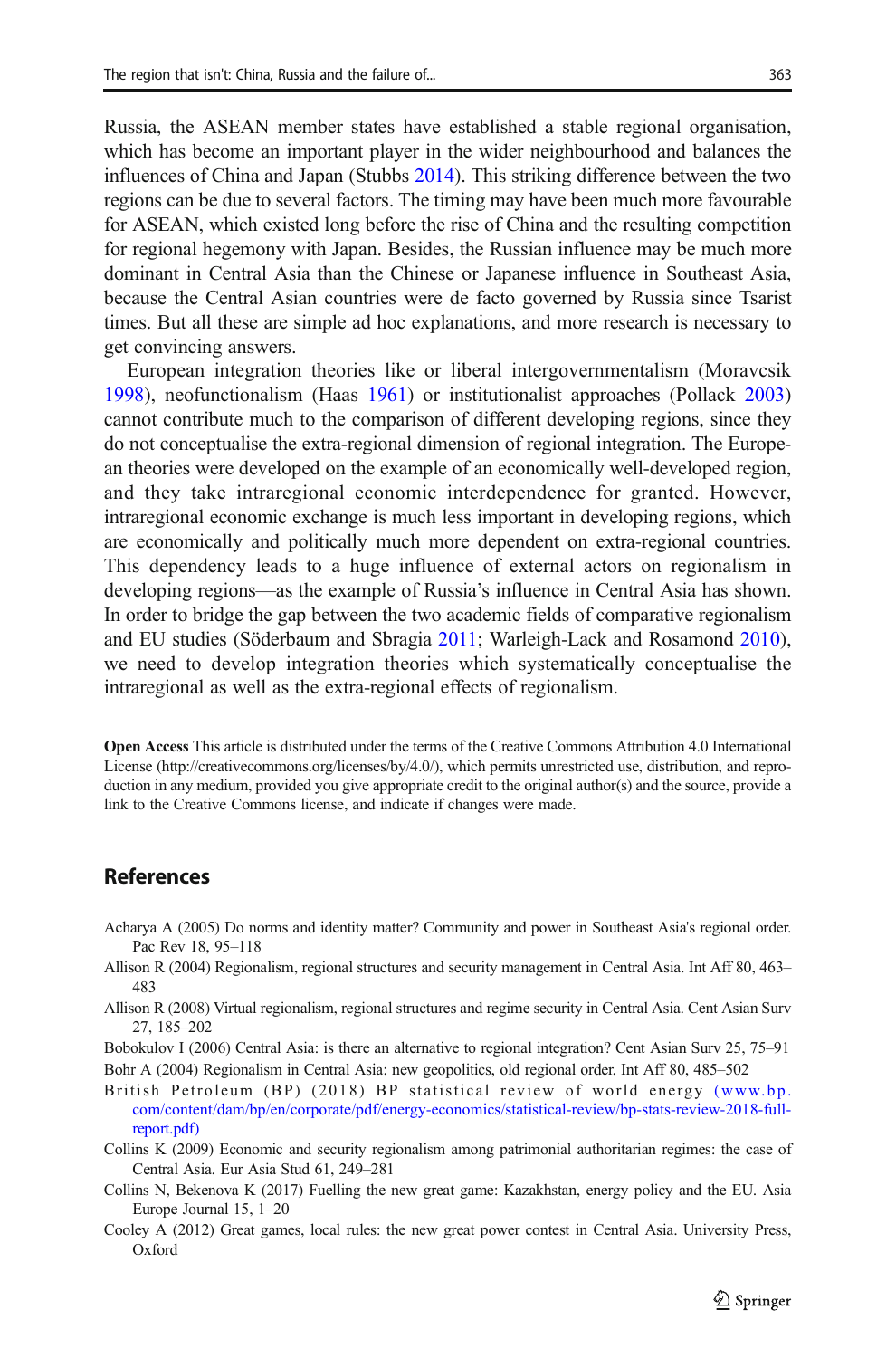- <span id="page-17-0"></span>Dave B, Kobayashi Y (2018) China's silk road Economic Belt initiative in Central Asia: economic and security implications. Asia Europe Journal 16, 267–281
- Doing Business (2019) Economy profile Kazakhstan. World Bank [\(www.doingbusiness.](http://www.doingbusiness.org/content/dam/doingBusiness/country/k/kazakhstan/KAZ.pdf) [org/content/dam/doingBusiness/country/k/kazakhstan/KAZ.pdf\).](http://www.doingbusiness.org/content/dam/doingBusiness/country/k/kazakhstan/KAZ.pdf) 21 Jan 2019
- Erubaeva G (2018) Kazakhstan expands gas exports to China. Caspian News 30 November 2018 [\(caspiannews.com/news-detail/kazakhstan-expands-gas-exports-to-china-2018-11-29-42\)](http://caspiannews.com/news-detail/kazakhstan-expands-gas-exports-to-china-2018-11-29-42)). 21 Jan 2019
- Eurasian Economic Commission (2017) China and the EAEU declared the conclusion of negotiations on the agreement on trade and economic cooperation [\(www.eurasiancommission.org/en/nae/news/Pages/2-10-](http://www.eurasiancommission.org/en/nae/news/Pages/2-10-2017-5.aspx) [2017-5.aspx\)](http://www.eurasiancommission.org/en/nae/news/Pages/2-10-2017-5.aspx). 21 Jan 2019
- Eurasian Review (2012) Kazakhstan energy profile: second largest oil reserves among former Soviet Republics ([www.eurasiareview.com/06052017-kazakhstan-energy-profile-second-largest-oil-reserves](http://www.eurasiareview.com/06052017-kazakhstan-energy-profile-second-largest-oil-reserves-among-former-soviet-republics-analysis-2))[among-former-soviet-republics-analysis-2\).](http://www.eurasiareview.com/06052017-kazakhstan-energy-profile-second-largest-oil-reserves-among-former-soviet-republics-analysis-2)) 21 Jan 2019

Frankopan P (2016) The silk roads: a new history of the world. Knopf, New York

- Gabuev A (2017) Bigger, not better: Russia makes the SCO a useless Club. Carnegie Moscow Center, Moscow
- Gleason G (2001) Inter-state cooperation in Central Asia from the CIS to the Shanghai forum. Eur Asia Stud 53, 1077–1095
- Guangcheng X (2015) The strategic interests of China and Russia in Central Asia. In: Denoon D (ed) China, the United States and the future of Central Asia. New York University Press, New York
- Guliev I, Mekhdiev E (2017) The role of fuel and energy sector in the Eurasian economic community integration process. Int J Energy Econ Policy 7, 72–75
- Haas EB (1961) International integration: the European and the universal process. Int Organ 15, 266–292
- Haftel YZ (2007) Designing for peace: regional integration arrangements, institutional variation, and militarized interstate disputes. Int Organ 61, 217–237
- Holzinger K (2003) Common goods, matrix games and institutional response. Eur J Int Relat 9, 173–212
- Hurley J, Morris S, Portelance G (2018) Examining the debt implications of the belt and road initiative from the policy perspective. Center for Global Development Policy Paper 121 [\(www.cgdev.](http://www.cgdev.org/sites/default/files/examining-debt-implications-belt-and-road-initiative-policy-perspective.pdf) [org/sites/default/files/examining-debt-implications-belt-and-road-initiative-policy-perspective.pdf\).](http://www.cgdev.org/sites/default/files/examining-debt-implications-belt-and-road-initiative-policy-perspective.pdf) 21 Jan 2019
- IMF (International Monetary Fund) (2016) Regional Economic Outlook: Caucasus and Central Asia [\(www.](http://www.imf.org/%7E/media/Files/Publications/REO/MCD-CCA/2016/October/cca1016.ashx)) [imf.org/~/media/Files/Publications/REO/MCD-CCA/2016/October/cca1016.ashx\)](http://www.imf.org/%7E/media/Files/Publications/REO/MCD-CCA/2016/October/cca1016.ashx)). 21 Jan 2019
- International Crisis Group (2015) Syria calling: radicalisation in Central Asia. Europe and Central Asia Briefing 72 [\(www.crisisgroup.org/europe-central-asia/central-asia/syria-calling-radicalisation-central](http://www.crisisgroup.org/europe-central-asia/central-asia/syria-calling-radicalisation-central-asia)[asia\)](http://www.crisisgroup.org/europe-central-asia/central-asia/syria-calling-radicalisation-central-asia). 21 Jan 2019
- International Crisis Group (2017) Central Asia's silk road rivalries. Europe and Central Asia Report 245 [\(www.crisisgroup.org/europe-central-asia/central-asia/245-central-asias-silk-road-rivalries\).](http://www.crisisgroup.org/europe-central-asia/central-asia/245-central-asias-silk-road-rivalries) 21 Jan 2019
- Jenish N (2015) Walls and windmills: economic development in Central Asia. In: Denoon D (ed) China, the United States and the future of Central Asia. New York University Press, New York, 20–74
- Jonson L (2001) Russia and Central Asia. In: Allison R (ed) Central Asian security. Brookings Institution, Washington, 95–126
- Kassenova N (2012) Kazakhstan and Eurasian economic integration: quick start, mixed results and uncertain future. Russie Nei Reports 14. Institut Francais des Relations Internationales (IFRI), Paris
- Kembayev Z (2018) Implementing the silk road Economic Belt: from the Shanghai cooperation organisation to the silk road union? Asia Europe Journal 16, 37–50
- Konopelko A (2018) Eurasian economic union: a challenge for EU policy towards Kazakhstan. Asia Europe Journal 16, 1–17
- Krapohl S (2015) Financial crises as catalysts for regional cooperation? Chances and obstacles for financial integration in ASEAN+3, MERCOSUR and the Eurozone. Contemp Polit 21, 161–178
- Krapohl S (2017a) Two logics of regional integration and the games regional actors play. In: Krapohl S (ed) Regional integration in the global south: the external influence on economic cooperation in ASEAN, MERCOSUR and SADC. Palgrave, Basingstoke, 33–62
- Krapohl S (2017b) ASEAN: extra-regional cooperation triggers regional integration. In: Krapohl S (ed) Regional integration in the global south: the external influence on economic cooperation in ASEAN, MERCOSUR and SADC. Palgrave, Basingstoke, 115–146
- Krapohl S, Fink S (2013) Different paths of regional integration: trade networks and regional institutionbuilding in Europe, Southeast Asia and Southern Africa. J Common Mark Stud 51, 472–488
- Krapohl S, Meissner KL, Muntschick J (2014) Regional powers as leaders or rambos of regional integration? Unilateral actions of Brazil and South Africa and their negative effects on MERCOSUR and SADC. J Common Mark Stud 52, 879–895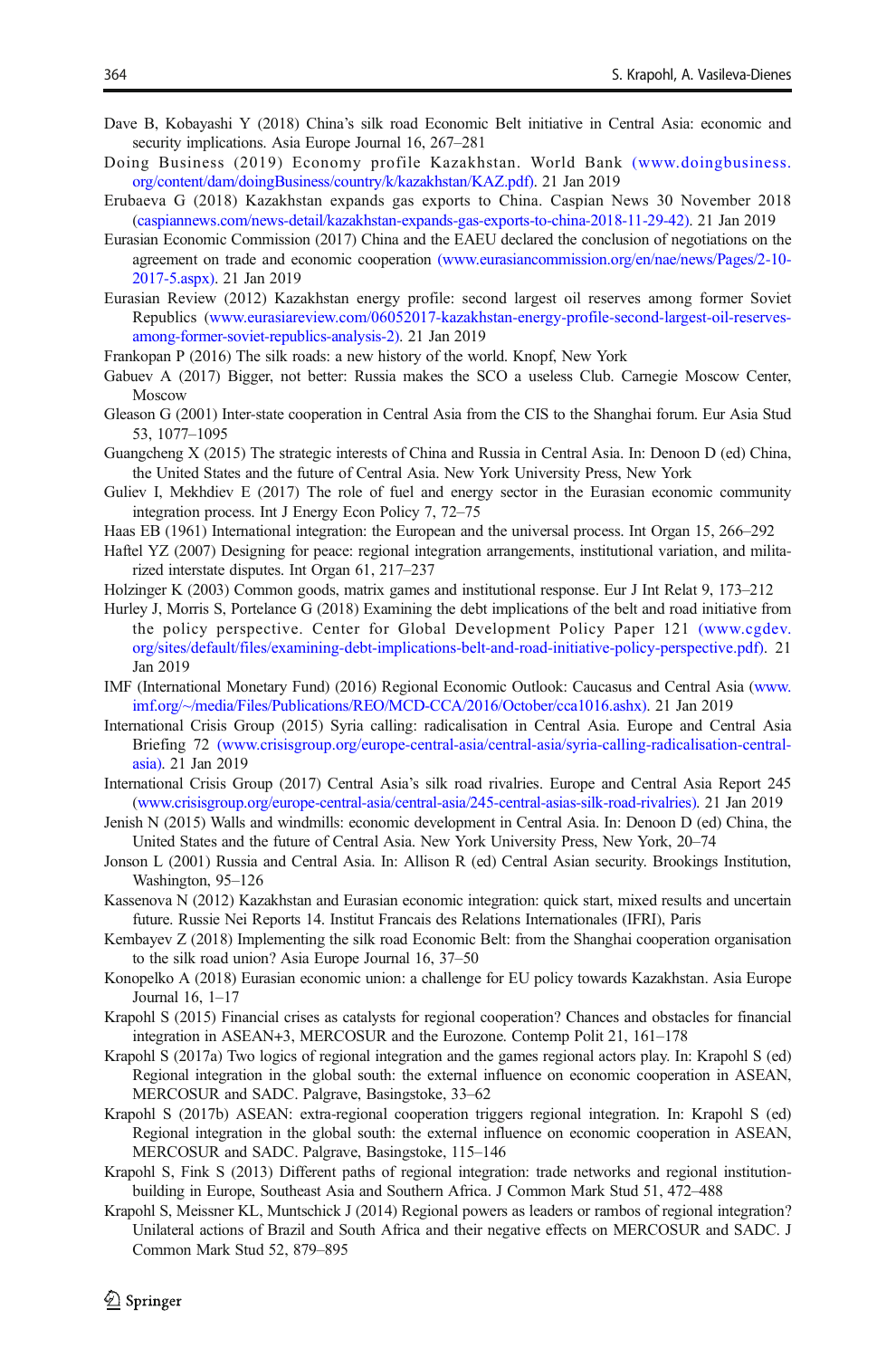- <span id="page-18-0"></span>Krickovic A, Bratersky M (2016) Benevolent hegemon, neighborhood bully, or regional security provider? Russia's efforts to promote regional integration after the 2013–2014 Ukraine crisis. Eurasian Geogr Econ 57, 180–202
- Kubicek Paul (1997): 'Regionalism, nationalism and Realpolitik in Central Asia', in: Europe-Asia Studies, 49: 4, 637–655
- Kuzmina N (2010) Ekonomicheskiye interesy Rossii v Zentralnoy Azii Zentralnaya Aziya: Aktualnye Akzenty Mezhdunarodnogo Sotrudnichestva. MGIMO University, Moscow, 23–39
- Lake DA (2009) Regional hierarchy: authority and local international order. Rev Int Stud 35, 35–58
- Mansfield ED, Milner HV (1999) The new wave of regionalism. Int Organ 53, 589–627
- Mattli W (1999) The logic of regional integration: Europe and beyond. Cambridge University Press, Cambridge
- Mazorenko D (2014) Skolko Kazakhstan zarabatyvaet na transite gaza i nefti? Vlast 10 September 2014 [\(vlast.](http://vlast.kz/jekonomika/skolko_kazahstan_zarabatyvaet%20na_tranzite_gaza_i_nefti-7306.html) kz/jekonomika/skolko kazahstan zarabatyvaet na tranzite gaza i nefti-7306.html)
- Melnykovska I, Plamper H, Schweickert R (2012) Do Russia and China promote autocracy in Central Asia? Asia Europe Journal 10, 75–89
- Mesheryakov K (2012) Integracionniye Prozessy na Postsovetskom Prostranstve i Uchastiye v Nikh Rossii. Skiphia Print, St Petersburg
- Ministry of Foreign Affairs of the Russian Federation (2005) On the Summit of CACO, Saint Petersburg, 6 October 2005 [\(www.mid.ru/central-noaziatskoe-soobsestvo-cas-/-/asset\\_publisher/0vP3hQoCPRg5](http://www.mid.ru/central-noaziatskoe-soobsestvo-cas-/-/asset_publisher/0vP3hQoCPRg5/content/id/%20425166) [/content/id/ 425166\)](http://www.mid.ru/central-noaziatskoe-soobsestvo-cas-/-/asset_publisher/0vP3hQoCPRg5/content/id/%20425166)
- Moravcsik A (1998) The choice for Europe: social purpose and state power from Messina to Maastricht. Cornell University Press, Ithaca
- Muntschick J (2017) SADC: extra-regional trade relations constrain deeper market integration. In: Krapohl S (ed) Regional Integration in the Global South: External Influence on Economic Cooperation in ASEAN, MERCOSUR and SADC. Palgrave, Basingstoke, 179–208
- Myant M, Drahokoupil J (2008) International integration and the structure of exports in central Asian republics. Eurasian Geogr Econ 49, 604–622
- Naarajärvi T (2012) China, Russia and the Shanghai cooperation organisation: blessing or curse for new regionalism in Central Asia? Asia Europe Journal 10, 113–126
- Peyrose S, Raballand G (2015) Central Asia: the new silk road Initiative's questionable economic rationality. Eurasian Geogr Econ 56, 405–420
- Pollack MA (2003) The engines of European integration: delegation, agency, and agenda-setting in the EU. Oxford University Press, Oxford
- Pomfret R (2009) Regional integration in Central Asia. Econ Chang Restruct 42, 47–68
- Raballand G, Andresy A (2007) Why should trade between Central Asia and China continue to expand? Asia Europe Journal 5, 235–252
- Roberts SP, Moshes A (2016) The Eurasian economic union: a case of reproductive integration? Post-Sov Aff 32, 542–565
- Rolland N (2017) China's 'Belt and road initiative': underwhelming or game-changer? Wash Q 40, 127–142
- Russel M (2019) Connectivity in Central Asia: reconnecting the silk road. European parliamentary research service briefing [\(www.europarl.europa.eu/RegData/etudes/BRIE/2019/637891/EPRS\\_BRI\(2019](http://www.europarl.europa.eu/RegData/etudes/BRIE/2019/637891/EPRS_BRI(2019)637891_EN.pdf) [\)637891\\_EN.pdf\)](http://www.europarl.europa.eu/RegData/etudes/BRIE/2019/637891/EPRS_BRI(2019)637891_EN.pdf)
- Samokhvalov V (2016) The new Eurasia: post-soviet space between Russia, Europe and China. Eur Polit Soc 17, 82–96
- Schirm SA (2002) Globalization and the new regionalism: global markets, domestic politics and regional cooperation. Wiley, Cambridge
- Sheives K (2006) China turns west: Beijing's contemporary strategy towards Central Asia. Pac Aff 79, 205– 224
- Söderbaum F, Sbragia A (2011) EU studies and the 'new regionalism': what can be gained from dialogue? J Eur Integr 32, 563–582
- Spechler M (2002) Regional cooperation in Central Asia. Probl of Post-Communism 49, 42–47
- Stein AA (1982) Coordination and collaboration: regimes in an anarchic world. Int Organ 36, 299–324
- Stronski P, Ng N (2018) Cooperation and competition: Russia and China in Central Asia, the Russian Far East, and the Arctic. Carnegie Endowment for International Peace [\(carnegieendowment.org/2018/02/28](http://carnegieendowment.org/2018/02/28/cooperation-and-competition-russia-and-china-in-central-asia-russian-far-east-and-arctic-pub-75673) [/cooperation-and-competition-russia-and-china-in-central-asia-russian-far-east-and-arctic-pub-75673\)](http://carnegieendowment.org/2018/02/28/cooperation-and-competition-russia-and-china-in-central-asia-russian-far-east-and-arctic-pub-75673) . 21 Jan 2019
- Stubbs R (2014) ASEAN's leadership in east Asian region-building: strength in weakness. Pac Rev 27, 523– 541